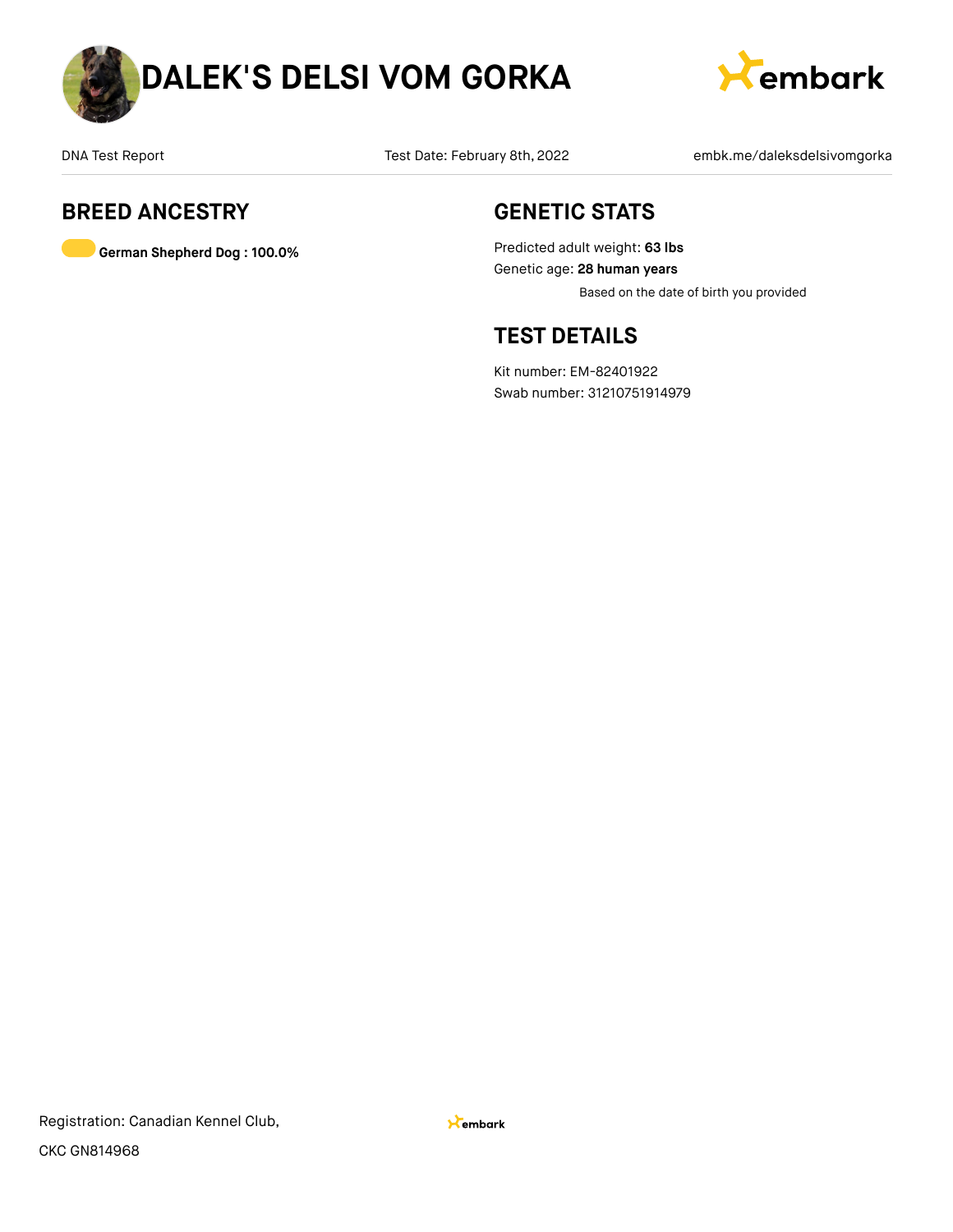





**GERMAN SHEPHERD DOG**

The German Shepherd dog is the second most popular dog breed in the United States, and the fourth most popular in the United Kingdom (where it is known as the Alsatian). This breed was standardized in Germany at the end of the 19th century from local dogs used for herding and livestock guarding. Their confidence, courageousness and keen sense of smell coupled with their notable intelligence make them highly suited to police work, military roles, and search and rescue. German Shepherds require regular physical and mental exercise and have a heavy shedding coat that comes in both short and long varieties. They were first recognized by the AKC in 1908 and later became fashionable as soldiers returning from WWI spoke highly of the German dogs and Hollywood popularized the breed with stars like Strongheart and Rin Tin Tin.

### **Fun Fact**

Despite being sometimes called the "Alsatian wolf dog", German Shepherds are not true wolf dogs— they are 100% dog. Nevertheless, German shepherds were crossed with wolves in the past to form the Czechoslovakian and Saarloos wolfdog breeds. German Shepherds, along with other breeds and sled dogs, were also used in the creation of the Chinook breed.

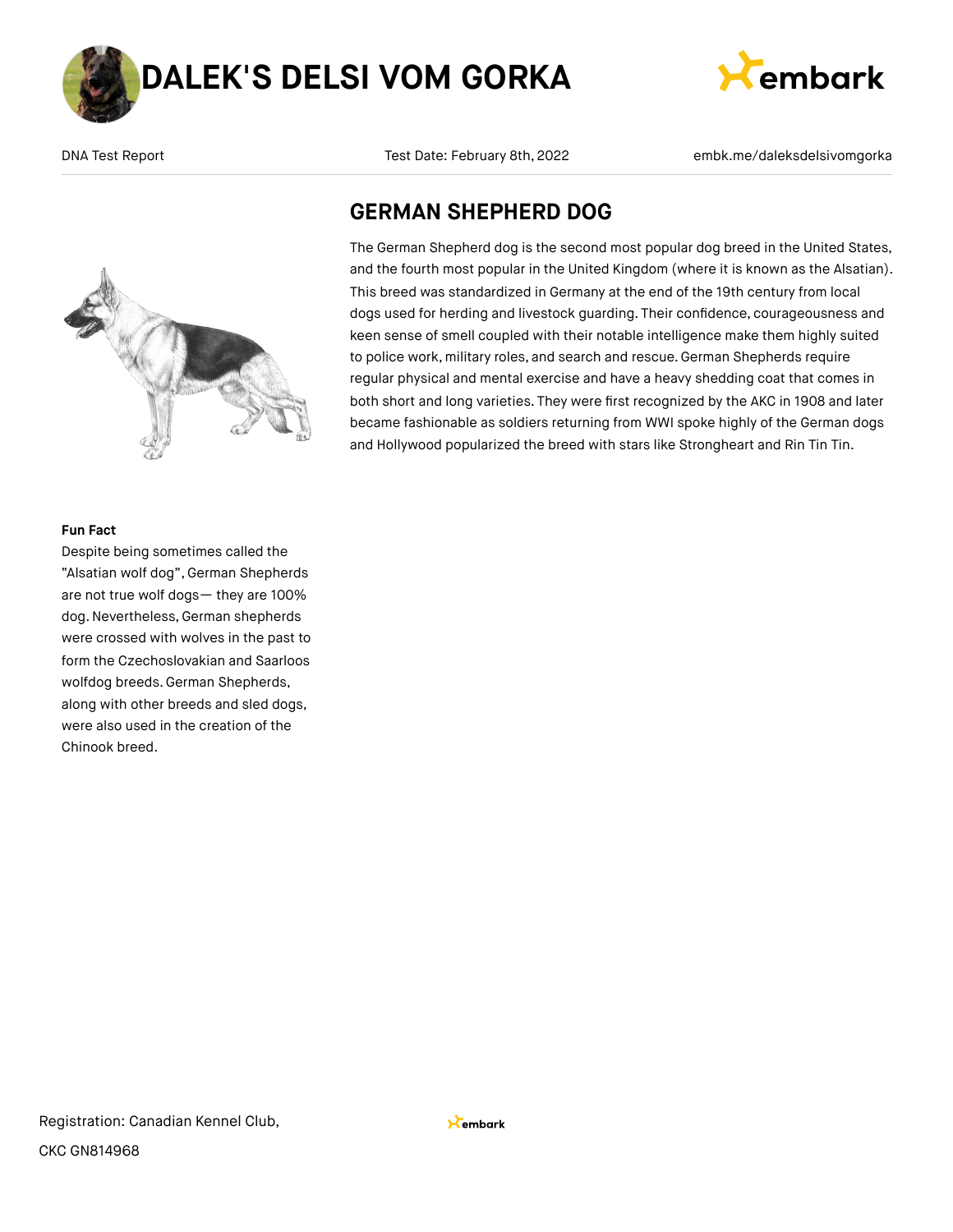



# **MATERNAL LINE**



Through Dalek's Delsi vom Gorka's mitochondrial DNA we can trace her mother's ancestry back to where dogs and people first became friends. This map helps you visualize the routes that her ancestors took to your home. Their story is described below the map.

# **HAPLOGROUP: B1**

B1 is the second most common maternal lineage in breeds of European or American origin. It is the female line of the majority of Golden Retrievers, Basset Hounds, and Shih Tzus, and about half of Beagles, Pekingese and Toy Poodles. This lineage is also somewhat common among village dogs that carry distinct ancestry from these breeds. We know this is a result of B1 dogs being common amongst the European dogs that their conquering owners brought around the world, because nowhere on earth is it a very common lineage in village dogs. It even enables us to trace the path of (human) colonization: Because most Bichons are B1 and Bichons are popular in Spanish culture, B1 is now fairly common among village dogs in Latin America.

# **HAPLOTYPE: B95**

Part of the B1 haplogroup, we see this haplotype most frequently in mixed breed dogs.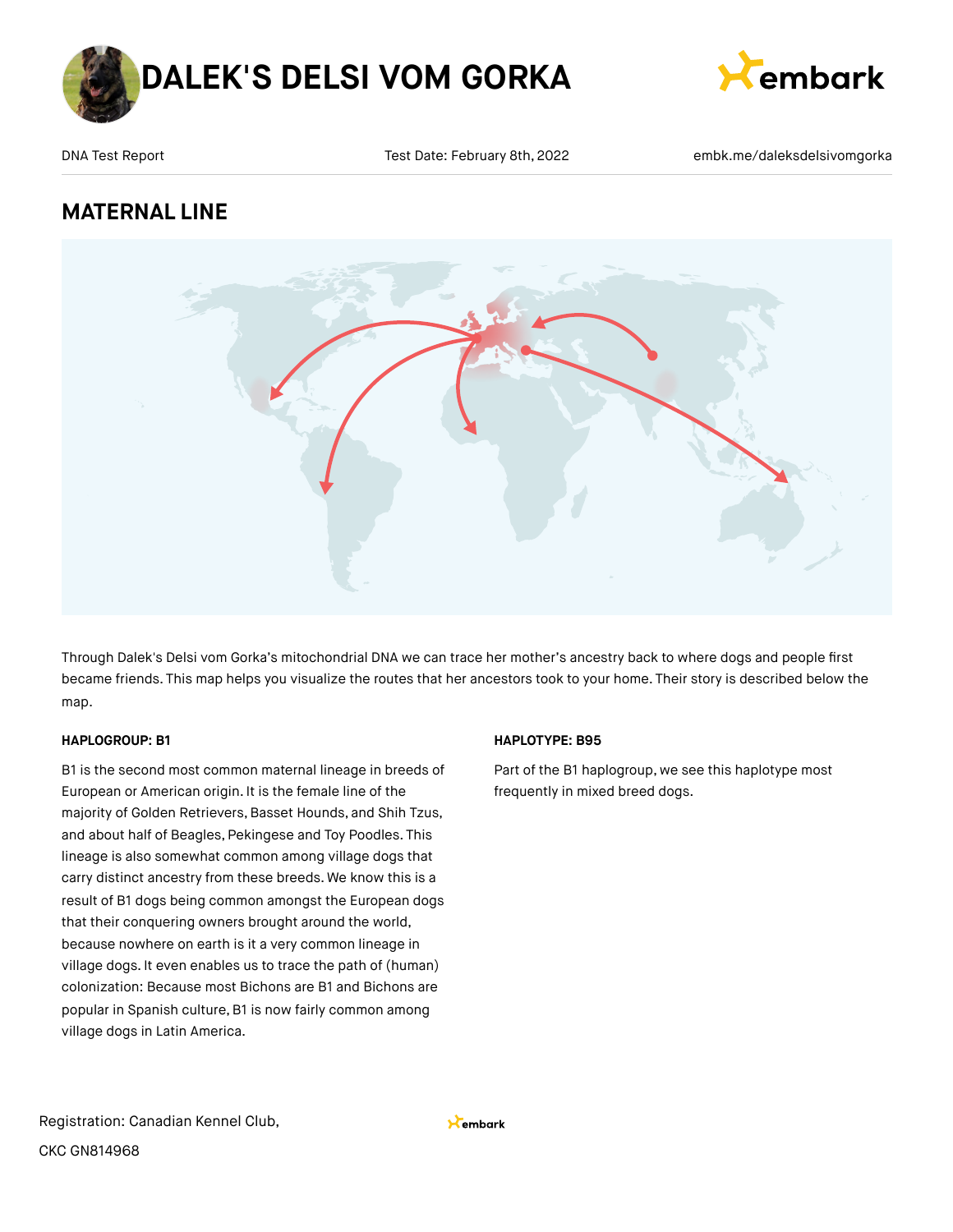



# **TRAITS: COAT COLOR**

**TRAIT RESULT**

# **E Locus (MC1R)**

The E Locus determines if and where a dog can produce dark (black or brown) hair. Dogs with two copies of the recessive **e** allele do not produce dark hairs at all, and will be "red" over their entire body. The shade of red, which can range from a deep copper to yellow/gold to cream, is dependent on other genetic factors including the Intensity loci. In addition to determining if a dog can develop dark hairs at all, the E Locus can give a dog a black "mask" or "widow's peak," unless the dog has overriding coat color genetic factors. Dogs with one or two copies of the **Em** allele usually have a melanistic mask (dark facial hair as commonly seen in the German Shepherd and Pug).Dogs with no copies of **Em** but one or two copies of the **Eg** allele usually have a melanistic "widow's peak" (dark forehead hair as commonly seen in the Afghan Hound and Borzoi, where it is called either "grizzle" or "domino").

# **K Locus (CBD103)**

The K Locus **K<sup>B</sup>** allele "overrides" the A Locus, meaning that it prevents the A Locus genotype from affecting coat color. For this reason, the **K<sup>B</sup> allele is referred to as the "dominant** black" allele. As a result, dogs with at least one **K<sup>B</sup> allele will usually have solid black** or brown coats (or red/cream coats if they are **ee** at the E Locus) regardless of their genotype at the A Locus, although several other genes could impact the dog's coat and cause other patterns, such as white spotting. Dogs with the k<sup>y</sup>k<sup>y</sup> genotype will show a coat color pattern based on the genotype they have at the A Locus. Dogs who test as  $K^B K^y$  may be brindle rather than black or brown.

**Can have a melanistic mask (E E ) m m**

**More likely to have a patterned haircoat (k k ) y y**

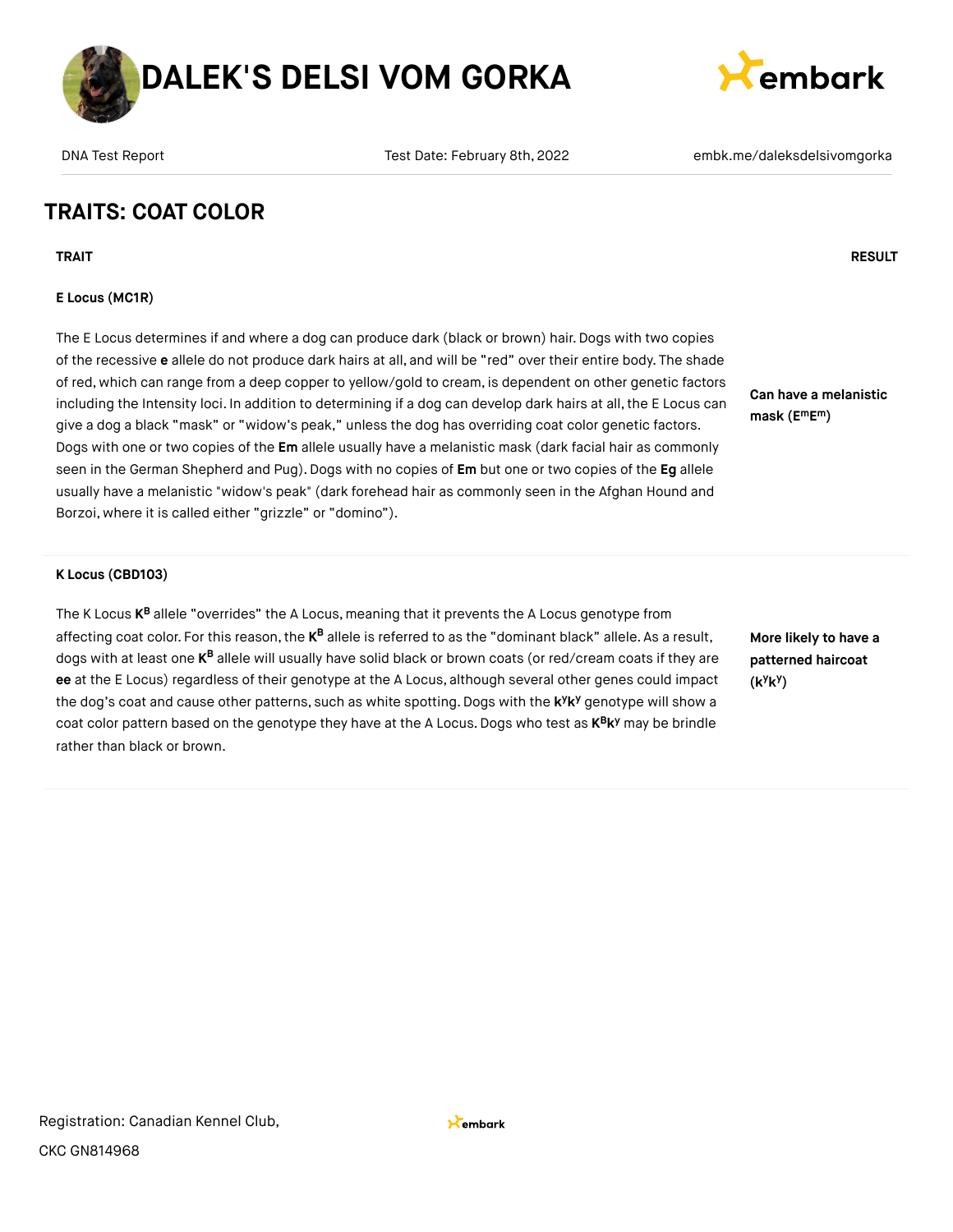



# **TRAITS: COAT COLOR (CONTINUED)**

### **TRAIT RESULT**

### **Intensity Loci LINKAGE**

Areas of a dog's coat where dark (black or brown) pigment is not expressed either contain red/yellow pigment, or no pigment at all. Five locations across five chromosomes explain approximately 70% of red pigmentation "intensity" variation across all dogs. Dogs with a result of **Intense Red Pigmentation** will likely have deep red hair like an Irish Setter or "apricot" hair like some Poodles, dogs with a result of **Intermediate Red Pigmentation** will likely have tan or yellow hair like a Soft-Coated Wheaten Terrier, and dogs with **Dilute Red Pigmentation** will likely have cream or white hair like a Samoyed. Because the mutations we test may not directly cause differences in red pigmentation intensity, we consider this to be a linkage test.

# **yellow or tan (Intermediate Red Pigmentation)**

**Any light hair likely**

### **A Locus (ASIP)**

The A Locus controls switching between black and red pigment in hair cells, but it will only be expressed in dogs that are not ee at the E Locus and are k<sup>y</sup>k<sup>y</sup> at the K Locus. Sable (also called "Fawn") dogs have a mostly or entirely red coat with some interspersed black hairs. Agouti (also called "Wolf Sable") dogs have red hairs with black tips, mostly on their head and back. Black and tan dogs are mostly black or brown with lighter patches on their cheeks, eyebrows, chest, and legs. Recessive black dogs have solid-colored black or brown coats.

**Agouti (Wolf Sable) coat color pattern (a a ) w w**

### **D Locus (MLPH)**

The D locus result that we report is determined by two different genetic variants that can work together to cause diluted pigmentation. These are the common **d** allele, also known as "**d1**", and a less common allele known as "d2". Dogs with two d alleles, regardless of which variant, will have all black pigment lightened ("diluted") to gray, or brown pigment lightened to lighter brown in their hair, skin, and sometimes eyes. There are many breed-specific names for these dilute colors, such as "blue", "charcoal", "fawn", "silver", and "Isabella".Note that in certain breeds, dilute dogs have a higher incidence of Color Dilution Alopecia. Dogs with one **d** allele will not be dilute, but can pass the **d** allele on to their puppies. To view your dog's **d1** and **d2** test results, click the "SEE DETAILS" link in the upper right hand corner of the "Base Coat Color" section of the Traits page, and then click the "VIEW SUBLOCUS RESULTS" link at the bottom of the page.

**Dark areas of hair and skin are not lightened (DD)**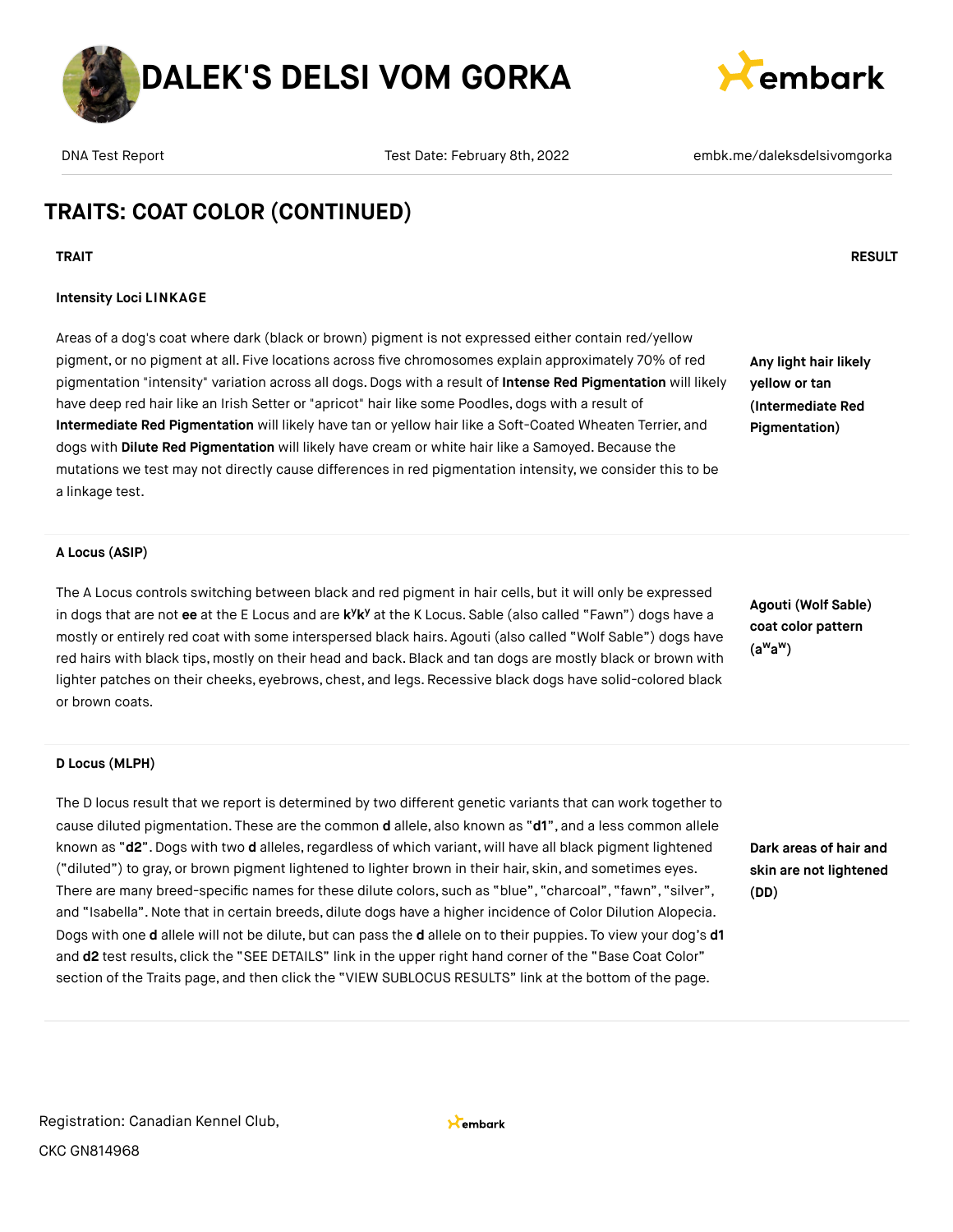



# **TRAITS: COAT COLOR (CONTINUED)**

# **TRAIT RESULT**

# **Cocoa (HPS3)**

Dogs with the **coco** genotype will produce dark brown pigment instead of black in both their hair and skin. Dogs with the **Nco** genotype will produce black pigment, but can pass the **co** allele on to their puppies. Dogs that have the **coco** genotype as well as the **bb** genotype at the B locus are generally a lighter brown than dogs that have the **Bbb** or **BB** genotypes at the B locus.

**No co alleles, not expressed (NN)**

### **B Locus (TYRP1)**

Dogs with two copies of the **b** allele produce brown pigment instead of black in both their hair and skin. Dogs with one copy of the **b** allele will produce black pigment, but can pass the **b** allele on to their puppies. E Locus **ee** dogs that carry two **b** alleles will have red or cream coats, but have brown noses, eye rims, and footpads (sometimes referred to as "Dudley Nose" in Labrador Retrievers). "Liver" or "chocolate" is the preferred color term for brown in most breeds; in the Doberman Pinscher it is referred to as "red".

**Black or gray hair and skin (BB)**

### **Saddle Tan (RALY)**

The "Saddle Tan" pattern causes the black hairs to recede into a "saddle" shape on the back, leaving a tan face, legs, and belly, as a dog ages. The Saddle Tan pattern is characteristic of breeds like the Corgi, Beagle, and German Shepherd.Dogs that have the **II** genotype at this locus are more likely to be mostly black with tan points on the eyebrows, muzzle, and legs as commonly seen in the Doberman Pinscher and the Rottweiler. This gene modifies the A Locus **a<sup>t</sup>** allele, so dogs that do not express **a<sup>t</sup>** are not influenced by this gene.

**Not expressed (II)**

### **S Locus (MITF)**

The S Locus determines white spotting and pigment distribution. MITF controls where pigment is produced, and an insertion in the MITF gene causes a loss of pigment in the coat and skin, resulting in white hair and/or pink skin. Dogs with two copies of this variant will likely have breed-dependent white patterning, with a nearly white, parti, or piebald coat.Dogs with one copy of this variant will have more limited white spotting and may be considered flash, parti or piebald. This MITF variant does not explain all white spotting patterns in dogs and other variants are currently being researched. Some dogs may have small amounts of white on the paws, chest, face, or tail regardless of their S Locus genotype.

**Likely to have little to no white in coat (SS)**

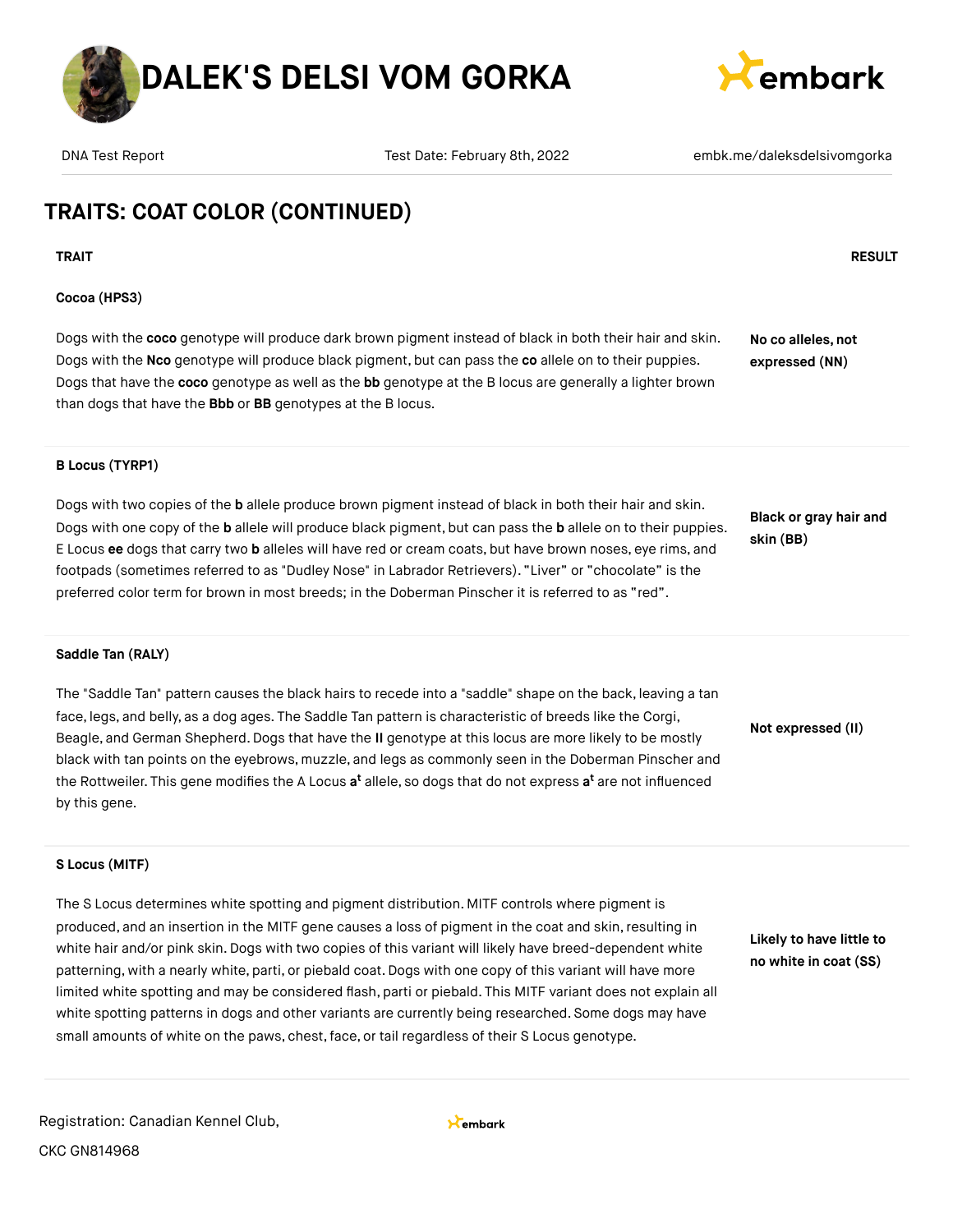



# **TRAITS: COAT COLOR (CONTINUED)**

**TRAIT RESULT**

### **M Locus (PMEL)**

Merle coat patterning is common to several dog breeds including the Australian Shepherd, Catahoula Leopard Dog, and Shetland Sheepdog, among many others. Merle arises from an unstable SINE insertion (which we term the "M\*" allele) that disrupts activity of the pigmentary gene PMEL, leading to mottled or patchy coat color.Dogs with an **M\*m** result are likely to be phenotypically merle or could be "phantom" merle, that is, they have a merle allele that does not affect coat color. Dogs with an M\*M\* result are likely to be phenotypically merle or double merle.Dogs with an **mm** result have no merle alleles and are unlikely to have a merle coat pattern.

Note that Embark does not currently distinguish between the recently described cryptic, atypical, atypical+, classic, and harlequin merle alleles. Our merle test only detects the presence, but not the length of the SINE insertion. We do not recommend making breeding decisions on this result alone. Please pursue further testing for allelic distinction prior to breeding decisions.

### **R Locus (USH2A) LINKAGE**

The R Locus regulates the presence or absence of the roan coat color pattern. Partial duplication of the USH2A gene is strongly associated with this coat pattern. Dogs with at least one **R** allele will likely have roaning on otherwise uniformly unpigmented white areas. Roan appears in white areas controlled by the S Locus but not in other white or cream areas created by other loci, such as the E Locus with **ee** along with Dilute Red Pigmentation by I Locus (for example, in Samoyeds). Mechanisms for controlling the extent of roaning are currently unknown, and roaning can appear in a uniform or non-uniform pattern. Further, nonuniform roaning may appear as ticked, and not obviously roan. The roan pattern can appear with or without ticking.

# **H Locus (Harlequin)**

This pattern is recognized in Great Danes and causes dogs to have a white coat with patches of darker pigment. A dog with an **Hh** result will be harlequin if they are also **M\*m** or **M\*M\*** at the M Locus and are not **ee** at the E locus.Dogs with a result of **hh** will not be harlequin. This trait is thought to be homozygous lethal; a living dog with an **HH** genotype has never been found.

**No harlequin alleles**

**(hh)**

**No merle alleles (mm)**

**Likely no impact on coat pattern (rr)**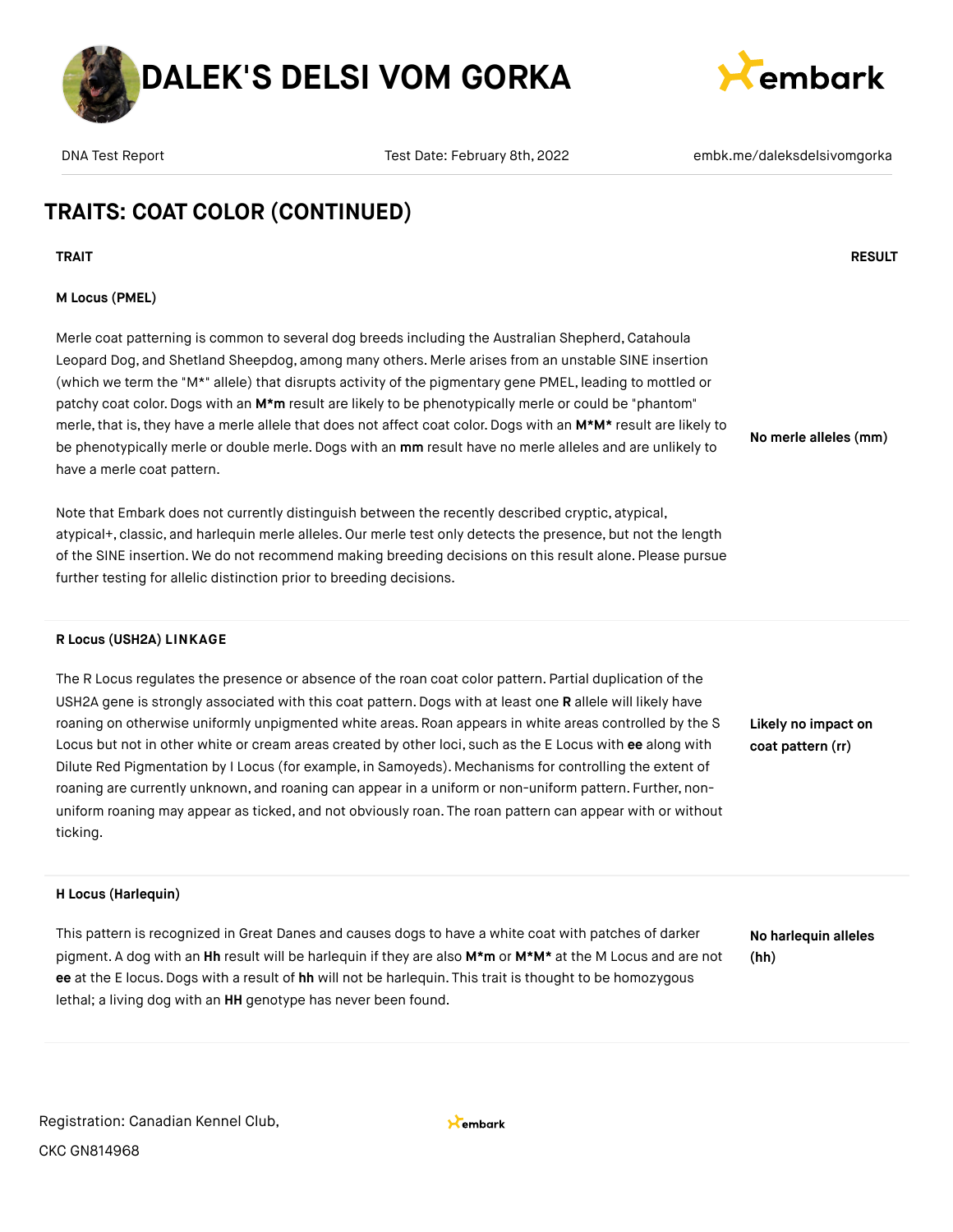



# **TRAITS: OTHER COAT TRAITS**

### **TRAIT RESULT**

### **Furnishings (RSPO2) LINKAGE**

Dogs with one or two copies of the **F** allele have "furnishings": the mustache, beard, and eyebrows characteristic of breeds like the Schnauzer, Scottish Terrier, and Wire Haired Dachshund. A dog with two **I** alleles will not have furnishings, which is sometimes called an "improper coat" in breeds where furnishings are part of the breed standard. The mutation is a genetic insertion which we measure indirectly using a linkage test highly correlated with the insertion.

**Likely unfurnished (no mustache, beard, and/or eyebrows) (II)**

#### **Coat Length (FGF5)**

The FGF5 gene is known to affect hair length in many different species, including cats, dogs, mice, and humans. In dogs,the **T** allele confers a long, silky haircoat as observed in the Yorkshire Terrier and the Long Haired Whippet. The ancestral **G** allele causes a shorter coat as seen in the Boxer or the American Staffordshire Terrier. In certain breeds (such as Corgi), the long haircoat is described as "fluff."

**Likely short or midlength coat (GT)**

### **Shedding (MC5R)**

Dogs with at least one copy of the ancestral **C** allele, like many Labradors and German Shepherd Dogs, are heavy or seasonal shedders, while those with two copies of the **T** allele, including many Boxers, Shih Tzus and Chihuahuas,tend to be lighter shedders.Dogs with furnished/wire-haired coats caused by RSPO2 (the furnishings gene) tend to be low shedders regardless of their genotype at this gene. **Likely heavy/seasonal shedding (CC)**

#### **Hairlessness (FOXI3) LINKAGE**

A duplication in the FOXI3 gene causes hairlessness over most of the body as well as changes in tooth shape and number. This mutation occurs in Peruvian Inca Orchid, Xoloitzcuintli (Mexican Hairless), and Chinese Crested (other hairless breeds have different mutations). Dogs with the **NDup** genotype are likely to be hairless while dogs with the **NN** genotype are likely to have a normal coat. The **DupDup** genotype has never been observed, suggesting that dogs with that genotype cannot survive to birth. Please note that this is a linkage test, so it may not be as predictive as direct tests of the mutation in some lines.

**Very unlikely to be hairless (NN)**

**Very unlikely to be hairless (NN)**

#### **Hairlessness (SGK3)**

Hairlessness in the American Hairless Terrier arises from a mutation in the SGK3 gene. Dogs with the **ND** genotype are likely to be hairless while dogs with the **NN** genotype are likely to have a normal coat.

Registration: Canadian Kennel Club,

Kembark

#### CKC GN814968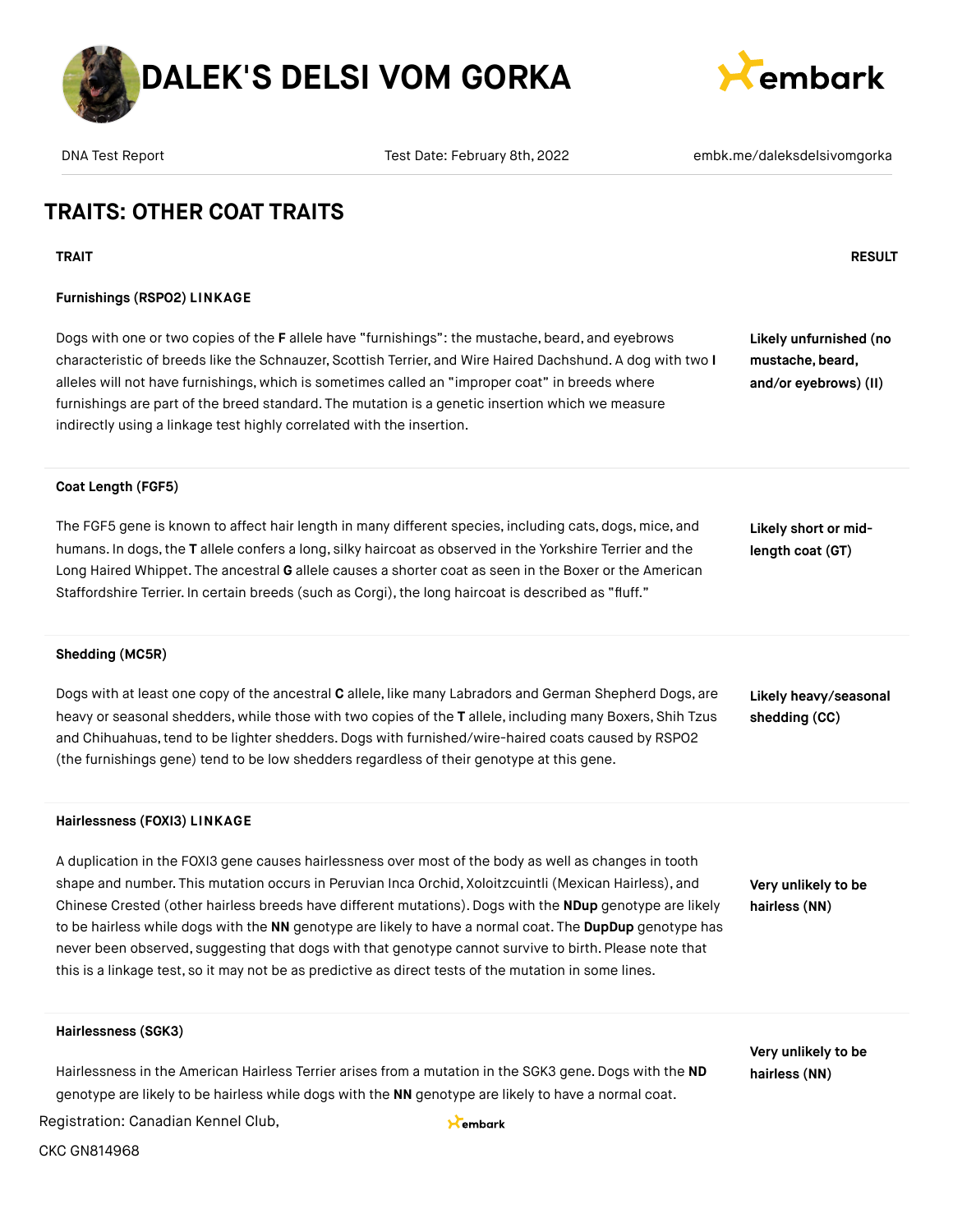



# **TRAITS: OTHER COAT TRAITS (CONTINUED)**

# **TRAIT RESULT**

# **Oculocutaneous Albinism Type 2 (SLC45A2) LINKAGE**

Dogs with two copies **DD** of this deletion in the SLC45A2 gene have oculocutaneous albinism (OCA), also known as Doberman Z Factor Albinism, a recessive condition characterized by severely reduced or absent pigment in the eyes, skin, and hair. Affected dogs sometimes suffer from vision problems due to lack of eye pigment (which helps direct and absorb ambient light) and are prone to sunburn. Dogs with a single copy of the deletion **ND** will not be affected but can pass the mutation on to their offspring. This particular mutation can be traced back to a single white Doberman Pinscher born in 1976, and it has only been observed in dogs descended from this individual. Please note that this is a linkage test, so it may not be as predictive as direct tests of the mutation in some lines. **Likely not albino (NN)**

# **Coat Texture (KRT71)**

Dogs with a long coat and at least one copy of the **T** allele have a wavy or curly coat characteristic of Poodles and Bichon Frises.Dogs with two copies of the ancestral **C** allele are likely to have a straight coat, but there are other factors that can cause a curly coat,for example if they at least one **F** allele for the Furnishings (RSPO2) gene then they are likely to have a curly coat.Dogs with short coats may carry one or two copies of the **T** allele but still have straight coats.

**Likely straight coat (CC)**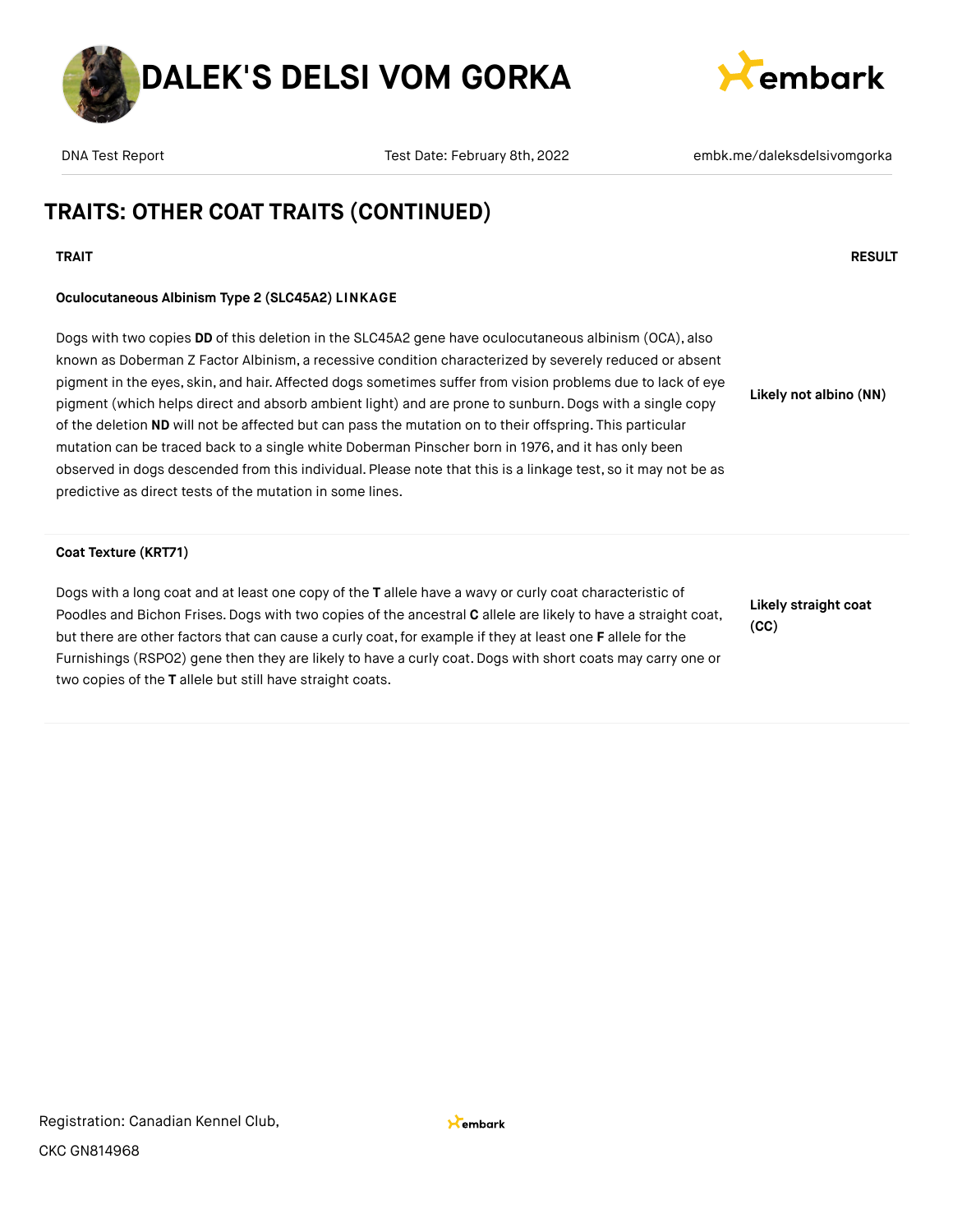



# **TRAITS: OTHER BODY FEATURES**

**TRAIT RESULT**

### **Muzzle Length (BMP3)**

Dogs in medium-length muzzle (mesocephalic) breeds like Staffordshire Terriers and Labradors, and long muzzle (dolichocephalic) breeds like Whippet and Collie have one, or more commonly two, copies of the ancestral **C** allele.Dogs in many short-length muzzle (brachycephalic) breeds such as the English Bulldog, Pug, and Pekingese have two copies of the derived **A** allele. At least five different genes affect muzzle length in dogs, with BMP3 being the only one with a known causal mutation. For example, the skull shape of some breeds, including the dolichocephalic Scottish Terrier or the brachycephalic Japanese Chin, appear to be caused by other genes. Thus, dogs may have short or long muzzles due to other genetic factors that are not yet known to science.

**Likely medium or long muzzle (CC)**

### **Tail Length (T)**

Whereas most dogs have two **C** alleles and a long tail, dogs with one **G** allele are likely to have a bobtail, which is an unusually short or absent tail. This mutation causes natural bobtail in many breeds including the Pembroke Welsh Corgi, the Australian Shepherd, and the Brittany Spaniel. Dogs with GG genotypes have not been observed, suggesting that dogs with the **GG** genotype do not survive to birth. Please note that this mutation does not explain every natural bobtail! While certain lineages of Boston Terrier, English Bulldog,Rottweiler, Miniature Schnauzer, Cavalier King Charles Spaniel, and Parson Russell Terrier, and Dobermans are born with a natural bobtail, these breeds do not have this mutation. This suggests that other unknown genetic mutations can also lead to a natural bobtail.

# **Likely normal-length tail (CC)**

**Hind Dewclaws (LMBR1)**

Common in certain breeds such as the Saint Bernard, hind dewclaws are extra, nonfunctional digits located midway between a dog's paw and hock.Dogs with at least one copy of the **T** allele have about a 50% chance of having hind dewclaws.Note that other (currently unknown to science) mutations can also cause hind dewclaws, so some **CC** or **TC** dogs will have hind dewclaws.

**Likely to have hind dew claws (CT)**

Registration: Canadian Kennel Club, CKC GN814968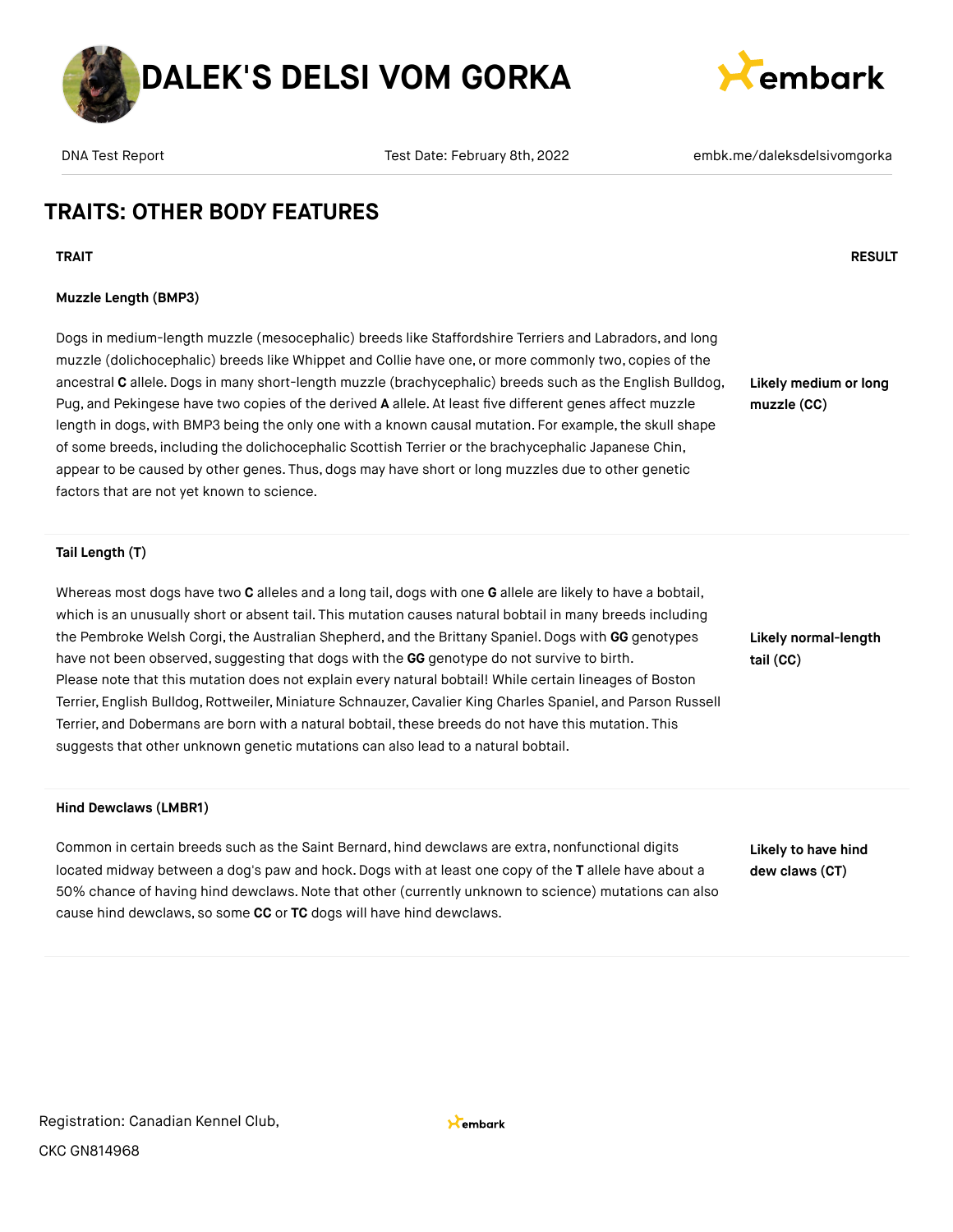



# **TRAITS: OTHER BODY FEATURES (CONTINUED)**

# **TRAIT RESULT**

# **Blue Eye Color (ALX4) LINKAGE**

Embark researchers discovered this large duplication associated with blue eyes in Arctic breeds like Siberian Husky as well as tri-colored (non-merle) Australian Shepherds. Dogs with at least one copy of the duplication (**Dup**) are more likely to have at least one blue eye. Some dogs with the duplication may have only one blue eye (complete heterochromia) or may not have blue eyes at all; nevertheless, they can still pass the duplication and the trait to their offspring.**NN** dogs do not carry this duplication, but may have blue eyes due to other factors, such as merle. Please note that this is a linkage test, so it may not be as predictive as direct tests of the mutation in some lines.

**Less likely to have blue eyes (NN)**

### **Back Muscling & Bulk, Large Breed (ACSL4)**

The **T** allele is associated with heavy muscling along the back and trunk in characteristically "bulky" largebreed dogs including the Saint Bernard, Bernese Mountain Dog, Greater Swiss Mountain Dog, and Rottweiler. The "bulky" **T** allele is absent from leaner shaped large breed dogs like the Great Dane, Irish Wolfhound, and Scottish Deerhound, which are fixed for the ancestral **C** allele.Note that this mutation does not seem to affect muscling in small or even mid-sized dog breeds with notable back muscling, including the American Staffordshire Terrier, Boston Terrier, and the English Bulldog.

**Likely normal muscling (CC)**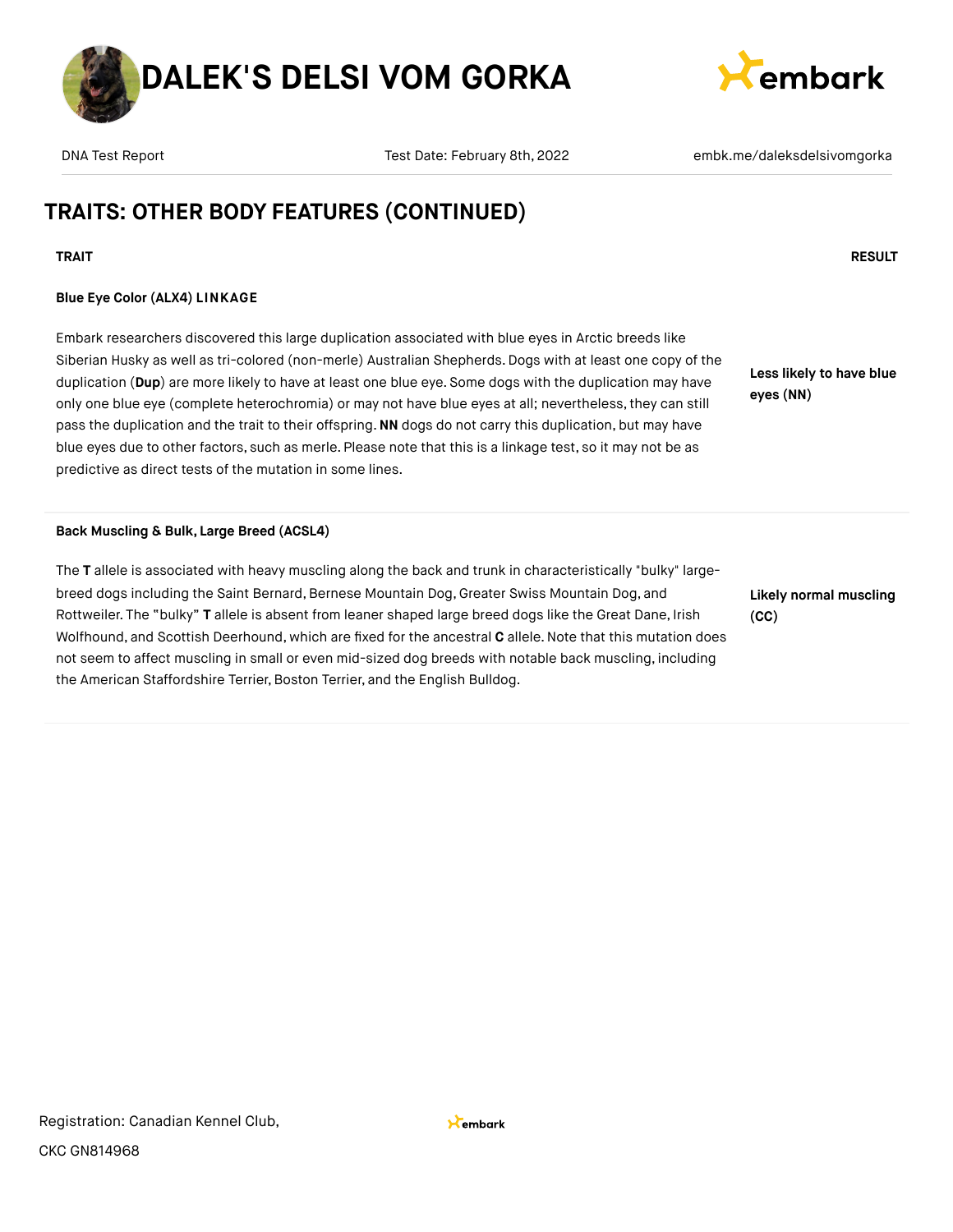



| <b>DNA Test Report</b>                             | Test Date: February 8th, 2022 | embk.me/daleksdelsivomgorka |
|----------------------------------------------------|-------------------------------|-----------------------------|
| <b>TRAITS: BODY SIZE</b>                           |                               |                             |
| <b>TRAIT</b>                                       |                               | <b>RESULT</b>               |
| <b>Body Size (IGF1)</b>                            |                               | Larger (NN)                 |
| The I allele is associated with smaller body size. |                               |                             |
| Body Size (IGFR1)                                  |                               | Larger (GG)                 |
| The A allele is associated with smaller body size. |                               |                             |
| <b>Body Size (STC2)</b>                            |                               | Intermediate (TA)           |
| The A allele is associated with smaller body size. |                               |                             |
| Body Size (GHR - E191K)                            |                               | Larger (GG)                 |
| The A allele is associated with smaller body size. |                               |                             |
| Body Size (GHR - P177L)                            |                               | Larger (CC)                 |
| The T allele is associated with smaller body size. |                               |                             |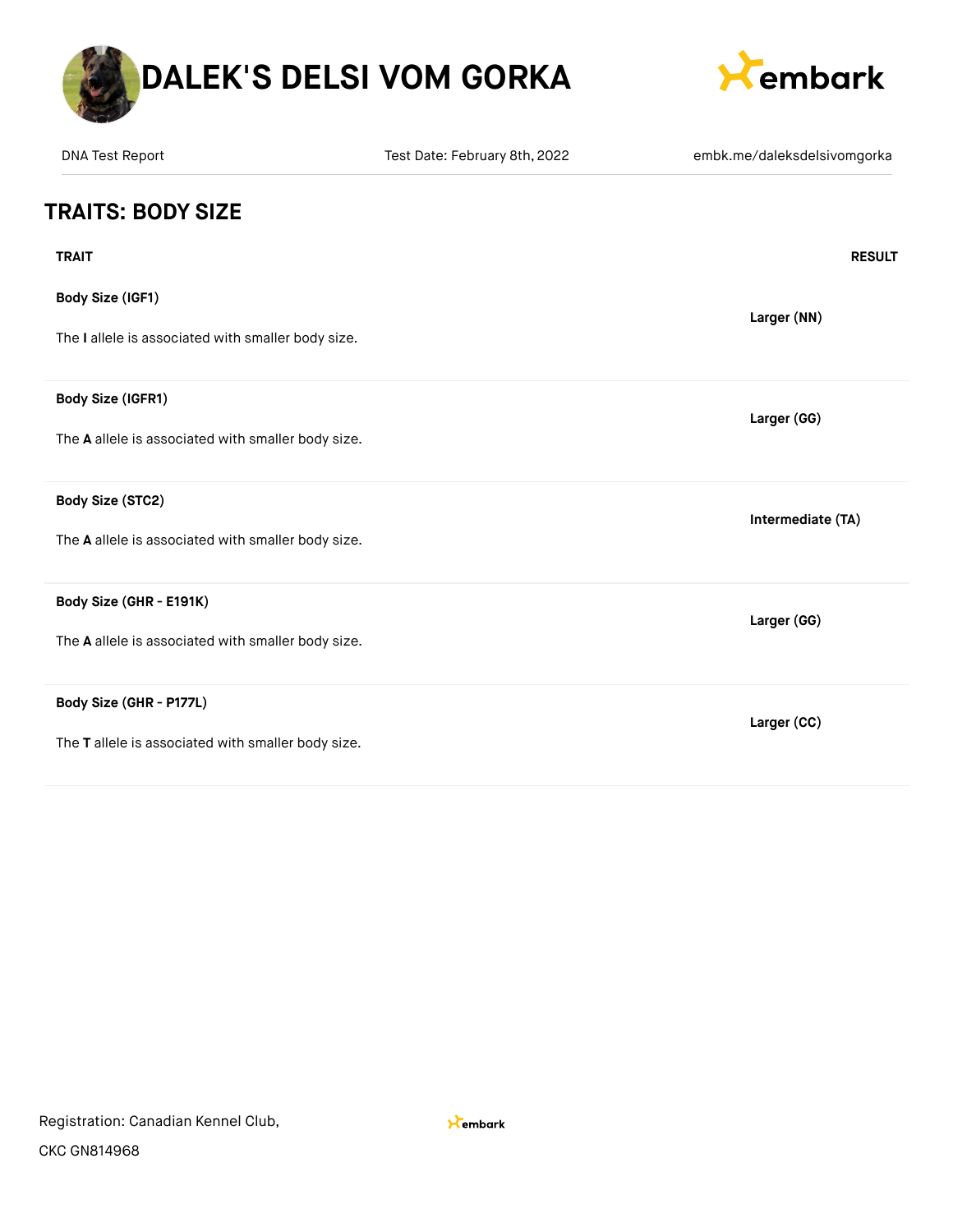



# **TRAITS: PERFORMANCE**

**TRAIT RESULT**

# **Altitude Adaptation (EPAS1)**

This mutation causes dogs to be especially tolerant of low oxygen environments (hypoxia), such as those found at high elevations.Dogs with at least one **A** allele are less susceptible to "altitude sickness." This mutation was originally identified in breeds from high altitude areas such as the Tibetan Mastiff.

**Normal altitude tolerance (GG)**

### **Appetite (POMC) LINKAGE**

This mutation in the POMC gene is found primarily in Labrador and Flat Coated Retrievers. Compared to dogs with no copies of the mutation (**NN**), dogs with one (**ND**) or two (**DD**) copies of the mutation are more likely to have high food motivation, which can cause them to eat excessively, have higher body fat percentage, and be more prone to obesity. Read more about the genetics of POMC, and learn how you can contribute to research, in our blog post [\(https://embarkvet.com/resources/blog/pomc-dogs/\).](https://embarkvet.com/resources/blog/pomc-dogs/) We measure this result using a linkage test.

**Normal food motivation (NN)**

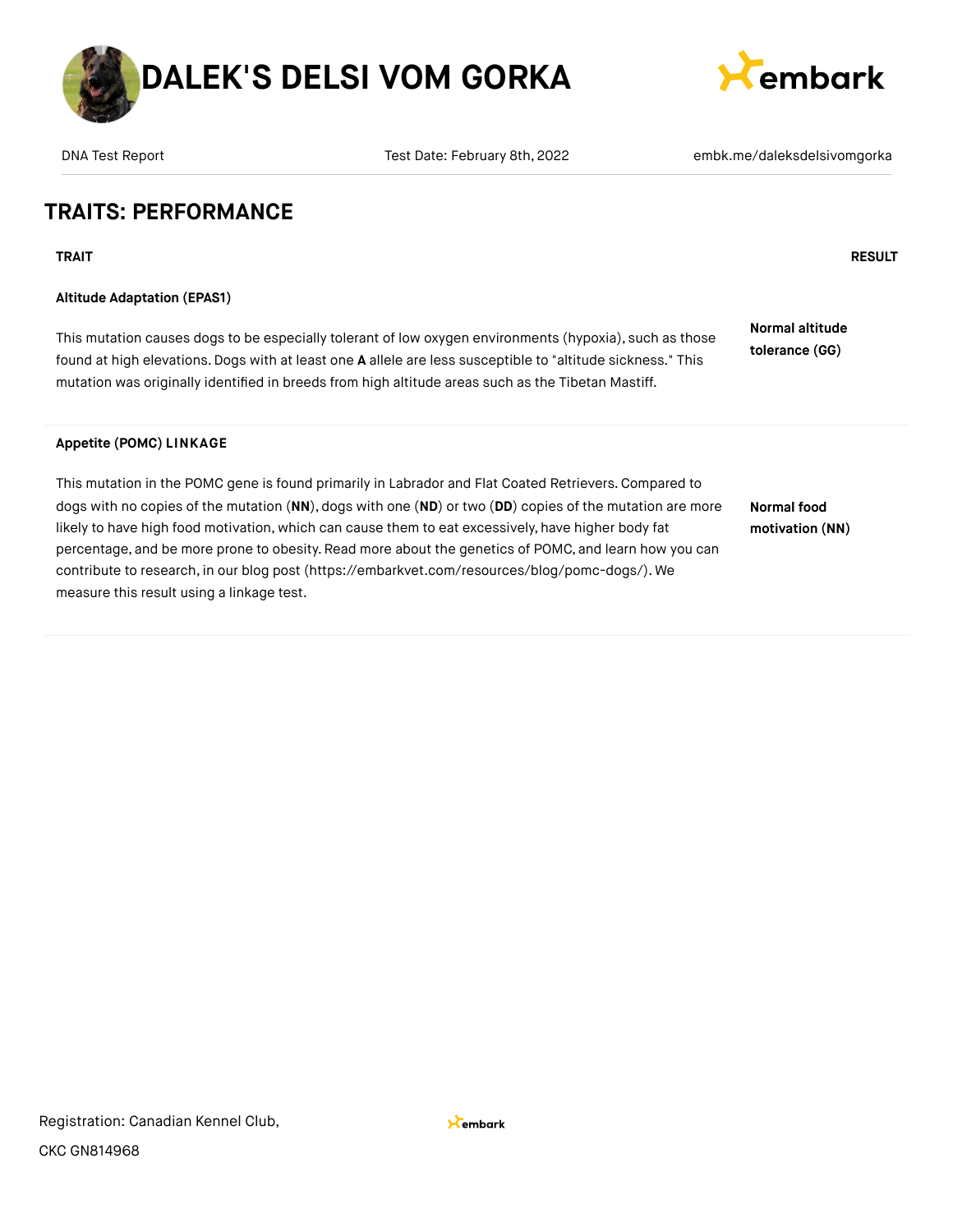



# **CLINICAL TOOLS**

These clinical genetic tools can inform clinical decisions and diagnoses. These tools do not predict increased risk for disease.

# **Alanine Aminotransferase Activity (GPT)**

Dalek's Delsi vom Gorka's baseline ALT level may be Low Normal  $\bullet$ 

# **Why is this important to your vet?**

Dalek's Delsi vom Gorka has one copy of a variant associated with reduced ALT activity as measured on veterinary blood chemistry panels. Please inform your veterinarian that Dalek's Delsi vom Gorka has this genotype, as ALT is often used as an indicator of liver health and Dalek's Delsi vom Gorka is likely to have a lower than average resting ALT activity. As such, an increase in Dalek's Delsi vom Gorka's ALT activity could be evidence of liver damage, even if it is within normal limits by standard ALT reference ranges.

# **What is Alanine Aminotransferase Activity?**

Alanine aminotransferase (ALT) is a clinical tool that can be used by veterinarians to better monitor liver health. This result is not associated with liver disease. ALT is one of several values veterinarians measure on routine blood work to evaluate the liver. It is a naturally occurring enzyme located in liver cells that helps break down protein. When the liver is damaged or inflamed, ALT is released into the bloodstream.

# **How vets diagnose this condition**

Genetic testing is the only way to provide your veterinarian with this clinical tool.

# **How this condition is treated**

Veterinarians may recommend blood work to establish a baseline ALT value for healthy dogs with one or two copies of this variant.

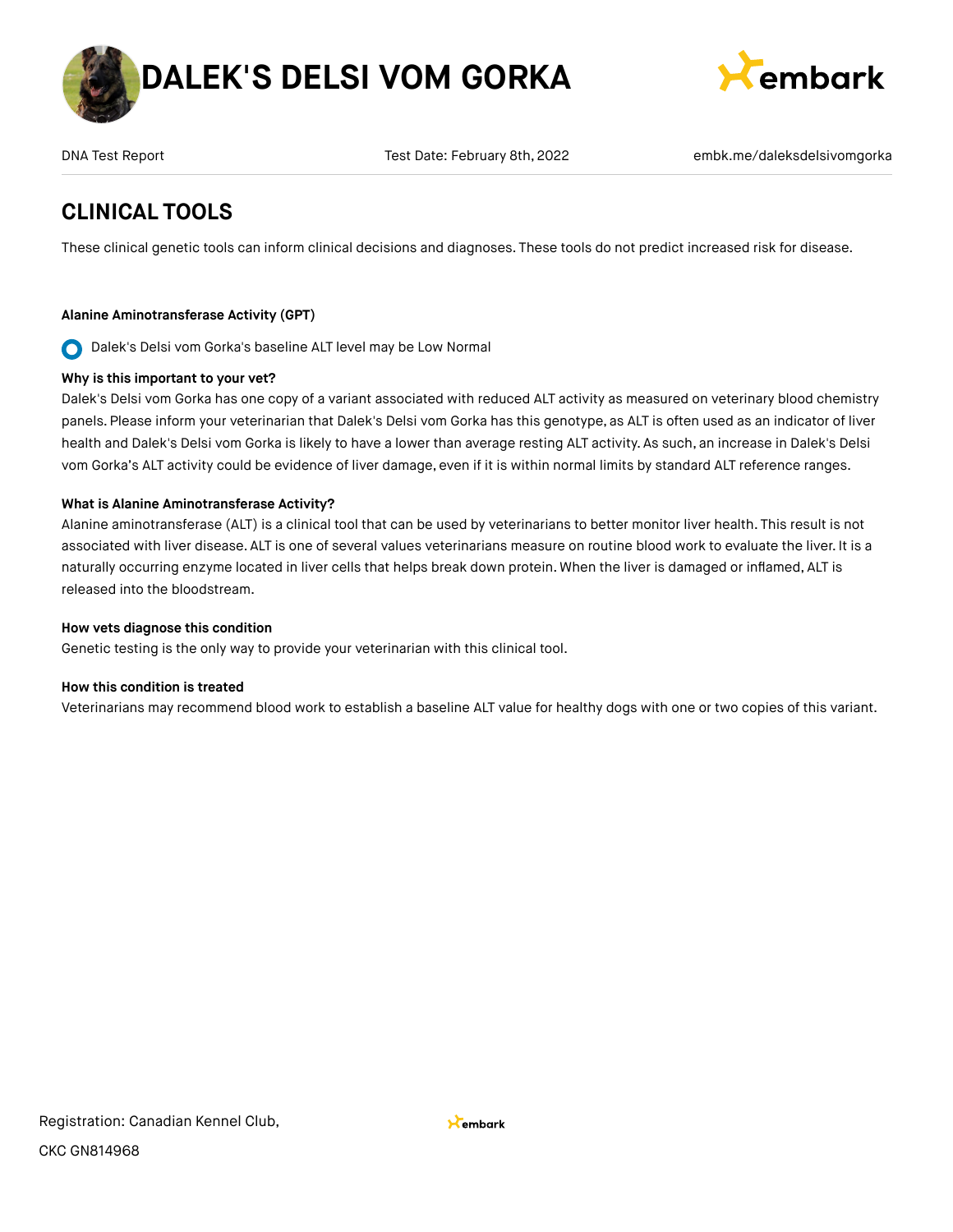



# **HEALTH REPORT**

### **How to interpret Dalek's Delsi vom Gorka's genetic health results:**

If Dalek's Delsi vom Gorka inherited any of the variants that we tested, they will be listed at the top of the Health Report section, along with a description of how to interpret this result. We also include all of the variants that we tested Dalek's Delsi vom Gorka for that we did not detect the risk variant for.

### **A genetic test is not a diagnosis**

This genetic test does not diagnose a disease. Please talk to your vet about your dog's genetic results, or if you think that your pet may have a health condition or disease.



# **Good news!**

Dalek's Delsi vom Gorka is not at increased risk for the genetic health conditions that Embark tests.

| <b>Breed-Relevant Genetic Conditions</b> | 11 variants not detected  |  |
|------------------------------------------|---------------------------|--|
| <b>Additional Genetic Conditions</b>     | 207 variants not detected |  |

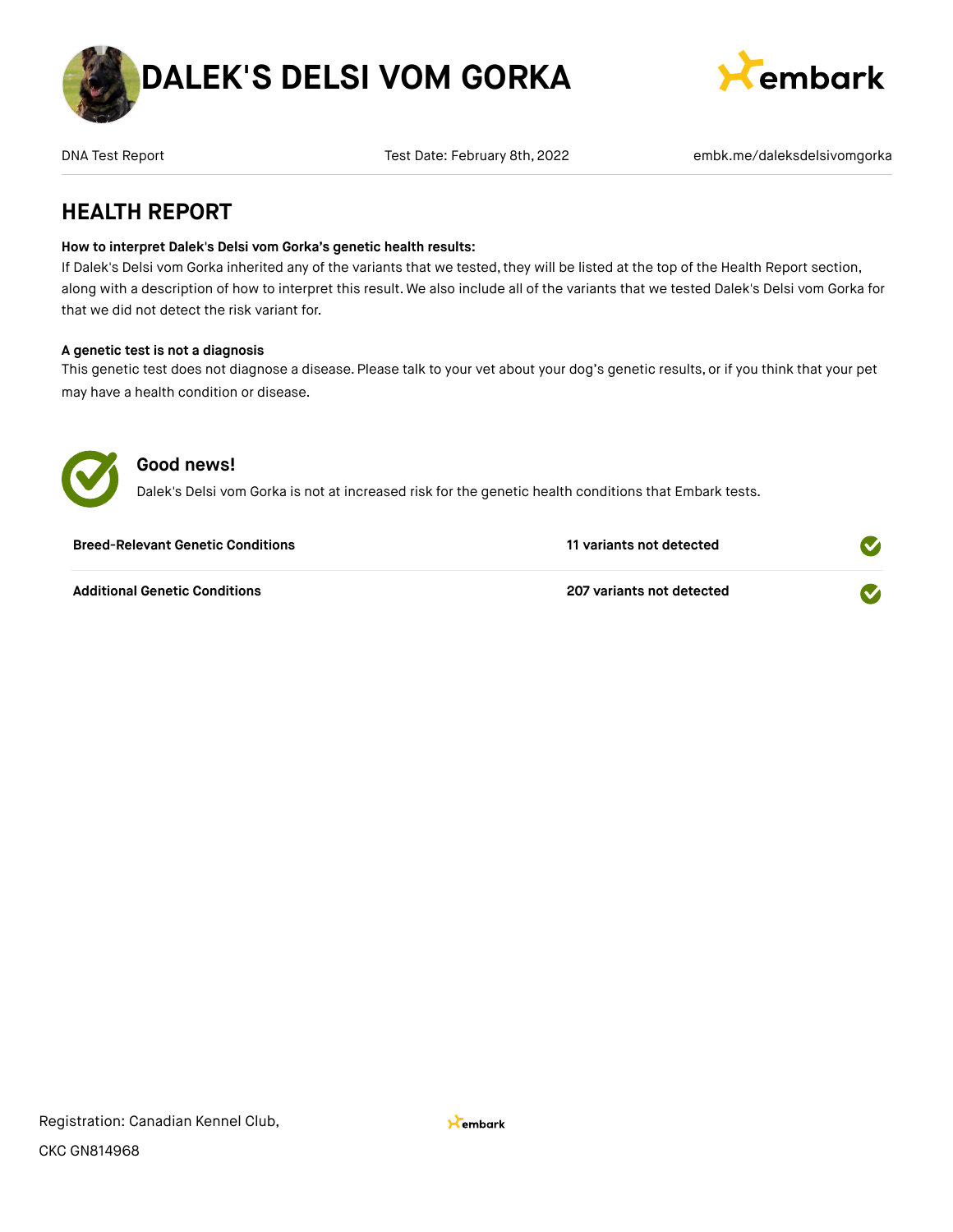



# **BREED-RELEVANT CONDITIONS TESTED**



**Dalek's Delsi vom Gorka did not have the variants that we tested for, that are relevant to her breed:**

- **MDR1 Drug Sensitivity (ABCB1)**
- **Factor VIII Deficiency, Hemophilia A (F8 Exon 11, German Shepherd Variant 1)**
- **Factor VIII Deficiency,Hemophilia A (F8 Exon 1, German Shepherd Variant 2)**  $\bullet$
- **Canine Leukocyte Adhesion Deficiency Type III,CLAD III (FERMT3,German Shepherd Variant)**  $\blacktriangledown$
- **Platelet Factor X Receptor Deficiency, Scott Syndrome (TMEM16F)**  $\blacktriangledown$
- **Achromatopsia (CNGA3 Exon 7,German Shepherd Variant)**  $\blacktriangledown$
- **Hyperuricosuria and Hyperuricemia or Urolithiasis,HUU (SLC2A9)**  $\blacktriangledown$
- **X-linked Ectodermal Dysplasia, Anhidrotic Ectodermal Dysplasia, XHED (EDA Intron 8)**  $\blacktriangledown$
- **Renal Cystadenocarcinoma and Nodular Dermatofibrosis, RCND (FLCN Exon 7)**  $\boldsymbol{\mathcal{J}}$
- **Mucopolysaccharidosis Type VII, Sly Syndrome, MPS VII (GUSB Exon 3,German Shepherd Variant)**  $\blacktriangledown$
- **Degenerative Myelopathy,DM (SOD1A)**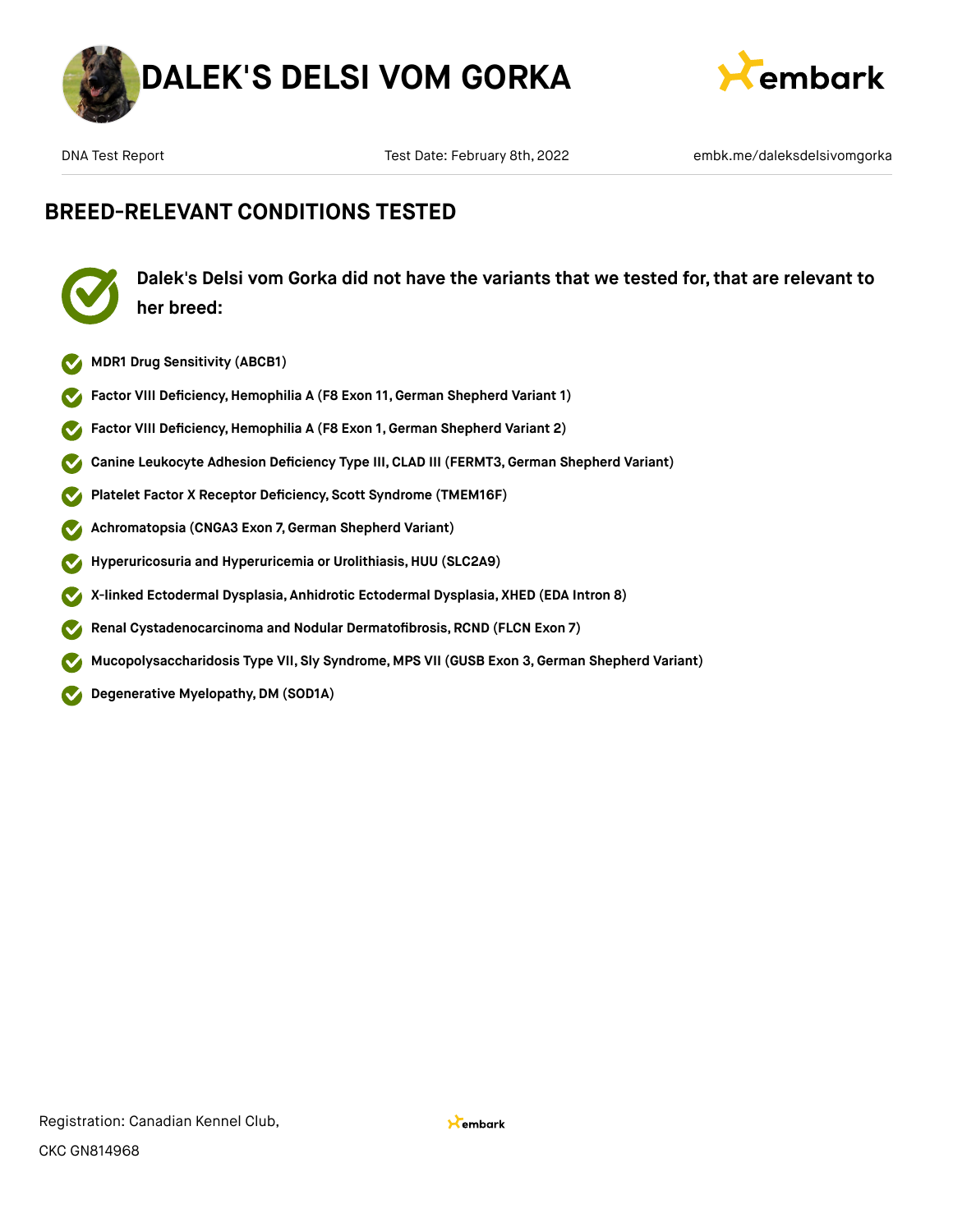



# **ADDITIONAL CONDITIONS TESTED**



**Dalek's Delsi vom Gorka did not have the variants that we tested for, in the following conditions that the potential effect on dogs with Dalek's Delsi vom Gorka's breed may not yet be known.**

- **P2Y12 Receptor Platelet Disorder (P2Y12)**
- **Factor IX Deficiency,Hemophilia B (F9 Exon 7, Terrier Variant)**
- **Factor IX Deficiency,Hemophilia B (F9 Exon 7, Rhodesian Ridgeback Variant)**
- **Factor VII Deficiency (F7 Exon 5)**
- **Factor VIII Deficiency, Hemophilia A (F8 Exon 10, Boxer Variant)**
- **Thrombopathia (RASGRP1 Exon 5,Basset Hound Variant)**
- **Thrombopathia (RASGRP1 Exon 8, Landseer Variant)**
- **Thrombopathia (RASGRP1 Exon 5, American Eskimo Dog Variant)**
- **Von Willebrand Disease Type III, Type III vWD (VWF Exon 4, Terrier Variant)**
- **Von Willebrand Disease Type III, Type III vWD (VWF Exon 7, Shetland Sheepdog Variant)**
- **Von Willebrand Disease Type I, Type I vWD (VWF)**
- **Von Willebrand Disease Type II, Type II vWD (VWF, Pointer Variant)**
- **Canine Leukocyte Adhesion Deficiency Type I,CLAD I (ITGB2, Setter Variant)**
- **Congenital Macrothrombocytopenia (TUBB1 Exon 1, Cairn and Norfolk Terrier Variant)**
- **Canine Elliptocytosis (SPTB Exon 30)**
- **Glanzmann's Thrombasthenia Type I (ITGA2B Exon 13, Great Pyrenees Variant)**
- **Glanzmann's Thrombasthenia Type I (ITGA2B Exon 12,Otterhound Variant)**
- **May-Hegglin Anomaly (MYH9)**
- **Prekallikrein Deficiency (KLKB1 Exon 8)**
- **Pyruvate Kinase Deficiency (PKLR Exon 5,Basenji Variant)**
- **Pyruvate Kinase Deficiency (PKLR Exon 7, Labrador Retriever Variant)**
- **Pyruvate Kinase Deficiency (PKLR Exon 7, Pug Variant)**
- Registration: Canadian Kennel Club,

Kembark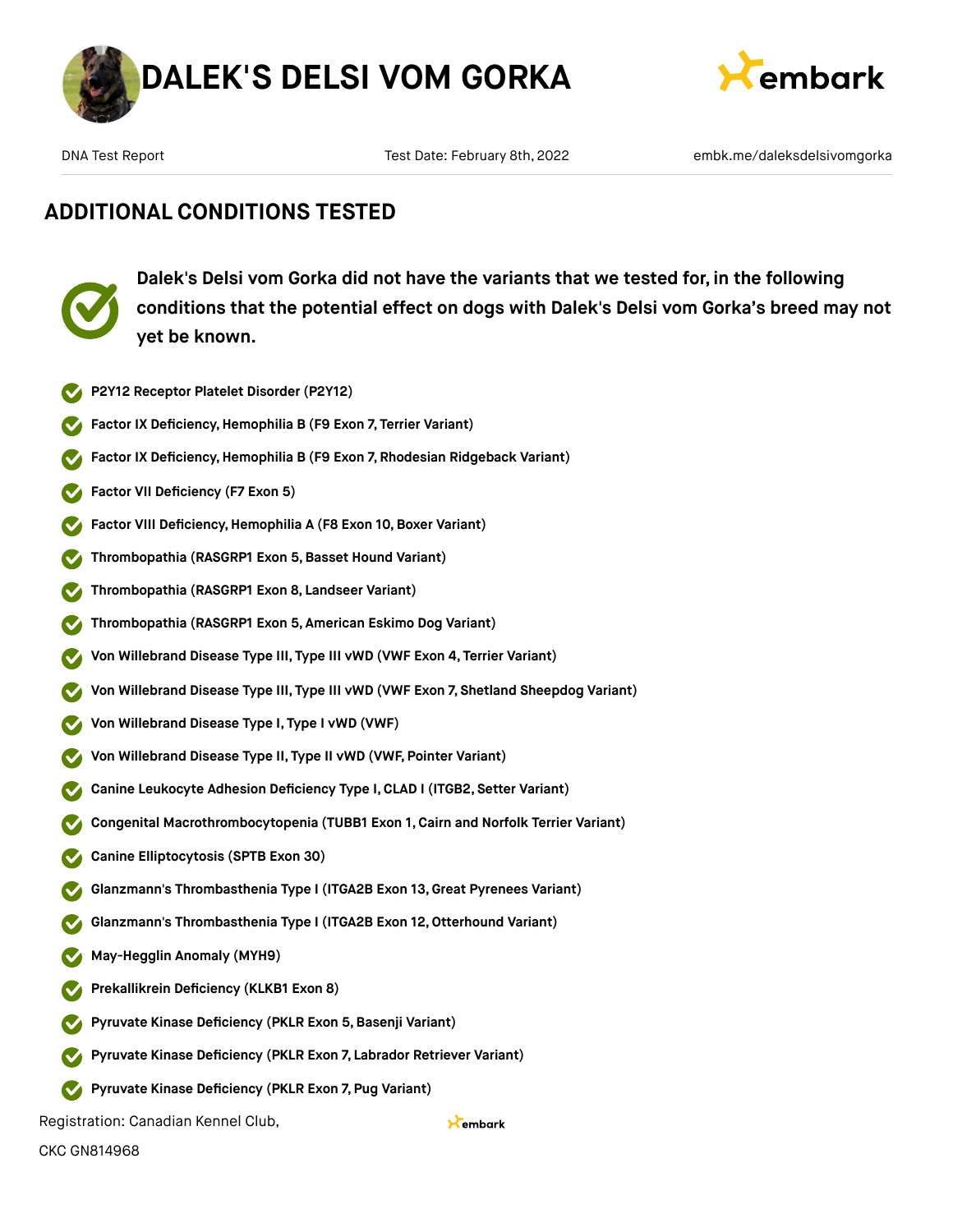



- **Ligneous Membranitis, LM (PLG)**
- **Methemoglobinemia (CYB5R3)**
- **Bernard-Soulier Syndrome,BSS (GP9,Cocker Spaniel Variant)**
- **Congenital Hypothyroidism (TPO, Tenterfield Terrier Variant)**
- **Congenital Hypothyroidism (TPO, Rat, Toy,Hairless Terrier Variant)**
- **Congenital Dyshormonogenic Hypothyroidism with Goiter (SLC5A5, Shih Tzu Variant)**
- **Complement 3 Deficiency,C3 Deficiency (C3)**
- **Severe Combined Immunodeficiency, SCID (PRKDC, Terrier Variant)**
- **Severe Combined Immunodeficiency, SCID (RAG1, Wetterhoun Variant)**
- **X-linked Severe Combined Immunodeficiency, X-SCID (IL2RG Exon 1, Basset Hound Variant)**
- **X-linked Severe Combined Immunodeficiency, X-SCID (IL2RG,Corgi Variant)**
- **Progressive Retinal Atrophy,rcd1 (PDE6B Exon 21, Irish Setter Variant)**
- **Progressive Retinal Atrophy,rcd3 (PDE6A)**
- **Progressive Retinal Atrophy,CNGA (CNGA1 Exon 9)**
- **Progressive Retinal Atrophy, prcd (PRCD Exon 1)**
- **Progressive Retinal Atrophy, PRA1 (CNGB1)**
- **Progressive Retinal Atrophy (SAG)**
- **Golden Retriever Progressive Retinal Atrophy 1, GR-PRA1 (SLC4A3)**
- **Golden Retriever Progressive Retinal Atrophy 2,GR-PRA2 (TTC8)**
- **Progressive Retinal Atrophy, crd1 (PDE6B, American Staffordshire Terrier Variant)**
- **Progressive Retinal Atrophy, crd4/cord1 (RPGRIP1)**
- **X-Linked Progressive Retinal Atrophy 1, XL-PRA1 (RPGR)**
- **Progressive Retinal Atrophy, PRA3 (FAM161A)**
- **Collie Eye Anomaly,Choroidal Hypoplasia,CEA (NHEJ1)**
- **Day Blindness,Cone Degeneration, Achromatopsia (CNGB3 Deletion, Alaskan Malamute Variant)**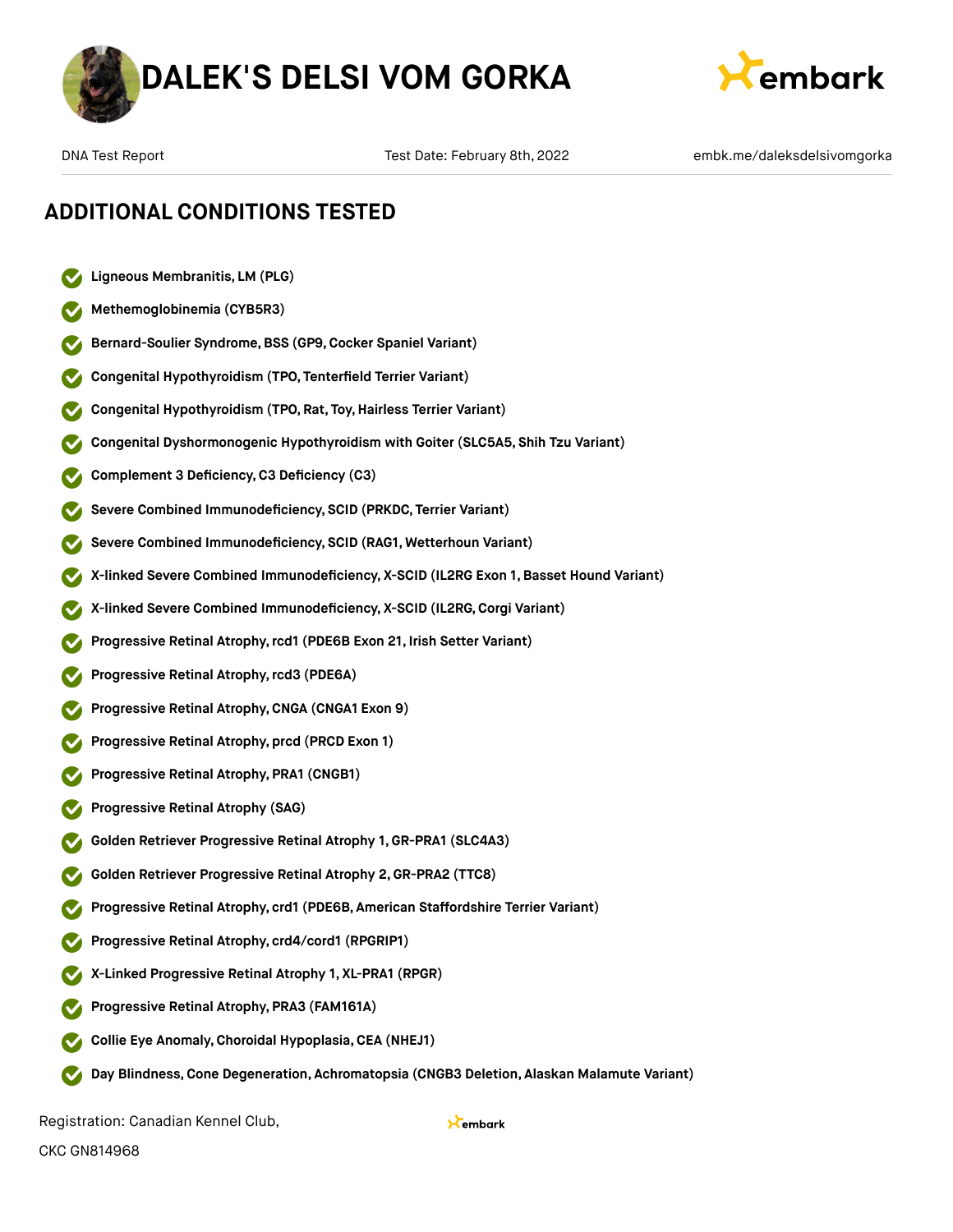



- **Day Blindness,Cone Degeneration, Achromatopsia (CNGB3 Exon 6,German Shorthaired Pointer Variant)**
- **Achromatopsia (CNGA3 Exon 7, Labrador Retriever Variant)**
- **Autosomal Dominant Progressive Retinal Atrophy (RHO)**
- **Canine Multifocal Retinopathy, cmr1 (BEST1 Exon 2)**
- **Canine Multifocal Retinopathy, cmr2 (BEST1 Exon 5,Coton de Tulear Variant)**
- **Canine Multifocal Retinopathy, cmr3 (BEST1 Exon 10 Deletion, Finnish and Swedish Lapphund, Lapponian Herder Variant)**
- **Primary Open Angle Glaucoma (ADAMTS10 Exon 9,Norwegian Elkhound Variant)**
- **Primary Open Angle Glaucoma (ADAMTS10 Exon 17, Beagle Variant)**
- **Primary Open Angle Glaucoma (ADAMTS17 Exon 11,Basset Fauve de Bretagne Variant)**
- **Primary Open Angle Glaucoma and Primary Lens Luxation (ADAMTS17 Exon 2,Chinese Shar-Pei Variant)**
- **Goniodysgenesis and Glaucoma, Pectinate Ligament Dysplasia, PLD (OLFM3)**
- **Hereditary Cataracts, Early-Onset Cataracts, Juvenile Cataracts (HSF4 Exon 9, Australian Shepherd Variant)**
- **Primary Lens Luxation (ADAMTS17)**
- **Congenital Stationary Night Blindness (RPE65, Briard Variant)**
- **Congenital Stationary Night Blindness (LRIT3, Beagle Variant)**
- **Macular Corneal Dystrophy, MCD (CHST6)**
- **2,8-Dihydroxyadenine Urolithiasis, 2,8-DHA Urolithiasis (APRT)**
- **Cystinuria Type I-A (SLC3A1,Newfoundland Variant)**
- **Cystinuria Type II-A (SLC3A1, Australian Cattle Dog Variant)**
- **Cystinuria Type II-B (SLC7A9, Miniature Pinscher Variant)**
- **Polycystic Kidney Disease, PKD (PKD1)**
- **Primary Hyperoxaluria (AGXT)**
- **Protein Losing Nephropathy, PLN (NPHS1)**
- **X-Linked Hereditary Nephropathy, XLHN (COL4A5 Exon 35, Samoyed Variant 2)**
- **Autosomal Recessive Hereditary Nephropathy, Familial Nephropathy, ARHN (COL4A4 Exon 30, English Springer Spaniel Variant)**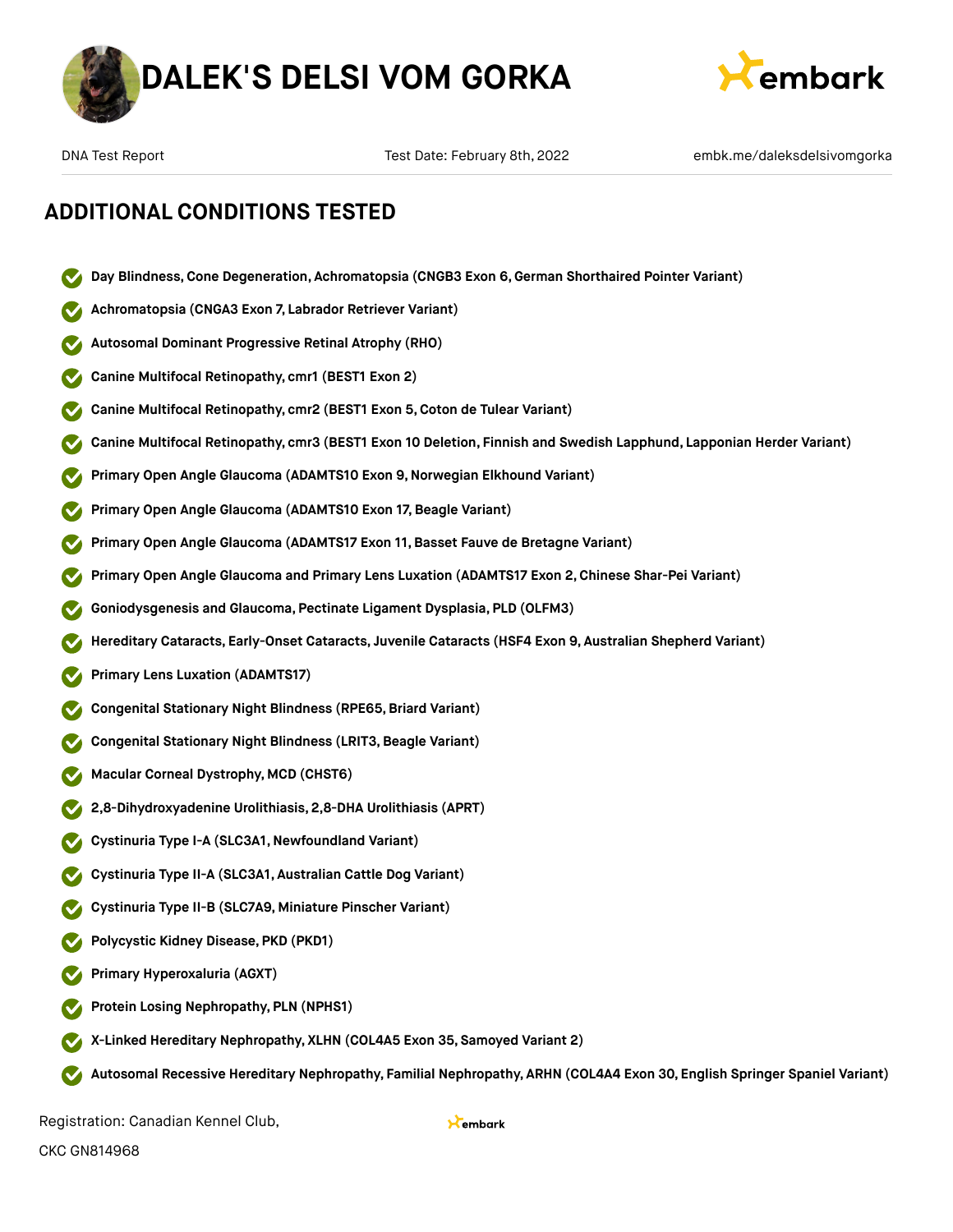



# **ADDITIONAL CONDITIONS TESTED**

**Autosomal Recessive Hereditary Nephropathy, Familial Nephropathy, ARHN (COL4A4 Exon 3,Cocker Spaniel Variant) Fanconi Syndrome (FAN1,Basenji Variant) Primary Ciliary Dyskinesia, PCD (CCDC39 Exon 3,Old English Sheepdog Variant) Primary Ciliary Dyskinesia, PCD (NME5, Alaskan Malamute Variant) Congenital Keratoconjunctivitis Sicca and Ichthyosiform Dermatosis,Dry Eye Curly Coat Syndrome, CKCSID (FAM83H Exon 5) Canine Fucosidosis (FUCA1) Glycogen Storage Disease Type II, Pompe's Disease,GSD II (GAA, Finnish and Swedish Lapphund, Lapponian Herder Variant) Glycogen Storage Disease Type IA, Von Gierke Disease,GSD IA (G6PC, Maltese Variant) Glycogen Storage Disease Type IIIA,GSD IIIA (AGL,Curly Coated Retriever Variant) Mucopolysaccharidosis Type IIIA, Sanfilippo Syndrome Type A, MPS IIIA (SGSH Exon 6,Dachshund Variant) Mucopolysaccharidosis Type IIIA, Sanfilippo Syndrome Type A, MPS IIIA (SGSH Exon 6,New Zealand Huntaway Variant) Mucopolysaccharidosis Type VII, Sly Syndrome, MPS VII (GUSB Exon 5, Terrier Brasileiro Variant) Glycogen storage disease Type VII, Phosphofructokinase Deficiency, PFK Deficiency (PFKM, Whippet and English Springer Spaniel Variant) Glycogen storage disease Type VII, Phosphofructokinase Deficiency, PFK Deficiency (PFKM, Wachtelhund Variant) Lagotto Storage Disease (ATG4D) Neuronal Ceroid Lipofuscinosis 1,NCL 1 (PPT1 Exon 8,Dachshund Variant 1) Neuronal Ceroid Lipofuscinosis 2,NCL 2 (TPP1 Exon 4,Dachshund Variant 2) Neuronal Ceroid Lipofuscinosis,Cerebellar Ataxia,NCL4A (ARSG Exon 2, American Staffordshire Terrier Variant) Neuronal Ceroid Lipofuscinosis 5,NCL 5 (CLN5 Exon 4 SNP,Border Collie Variant) Neuronal Ceroid Lipofuscinosis 6,NCL 6 (CLN6 Exon 7, Australian Shepherd Variant) Neuronal Ceroid Lipofuscinosis 8,NCL 8 (CLN8 Exon 2, English Setter Variant) Neuronal Ceroid Lipofuscinosis 7,NCL 7 (MFSD8, Chihuahua and Chinese Crested Variant) Neuronal Ceroid Lipofuscinosis 8,NCL 8 (CLN8, Australian Shepherd Variant) Neuronal Ceroid Lipofuscinosis 10,NCL 10 (CTSD Exon 5, American Bulldog Variant) Neuronal Ceroid Lipofuscinosis 5,NCL 5 (CLN5 Exon 4 Deletion,Golden Retriever Variant)** Registration: Canadian Kennel Club, Kembark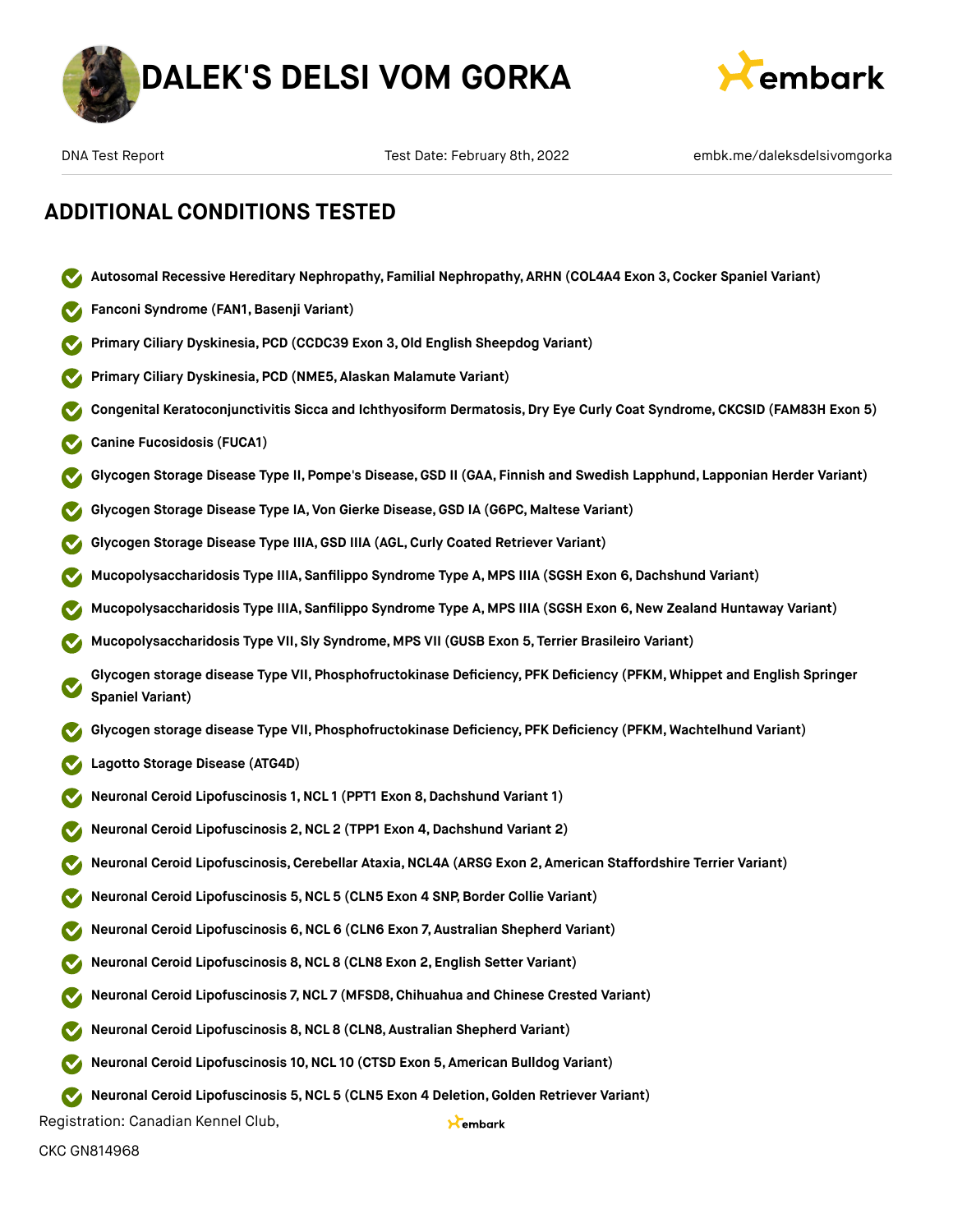



- **Neuronal Ceroid Lipofuscinosis 8,NCL 8 (CLN8 Insertion, Saluki Variant)**
- **Late-Onset Neuronal Ceroid Lipofuscinosis,NCL 12 (ATP13A2, Australian Cattle Dog Variant)**
- **GM1 Gangliosidosis (GLB1 Exon 15, Shiba Inu Variant)**
- **GM1 Gangliosidosis (GLB1 Exon 15, Alaskan Husky Variant)**
- **GM1 Gangliosidosis (GLB1 Exon 2, Portuguese Water Dog Variant)**
- **GM2 Gangliosidosis (HEXB, Poodle Variant)**
- **GM2 Gangliosidosis (HEXA, Japanese Chin Variant)**
- **Globoid Cell Leukodystrophy, Krabbe disease (GALC Exon 5, Terrier Variant)**
- **Autosomal Recessive Amelogenesis Imperfecta, Familial Enamel Hypoplasia (ENAM Deletion, Italian Greyhound Variant)**
- **Autosomal Recessive Amelogenesis Imperfecta, Familial Enamel Hypoplasia (ENAM SNP, Parson Russell Terrier Variant)**
- **Persistent Mullerian Duct Syndrome, PMDS (AMHR2)**
- **Deafness and Vestibular Syndrome of Dobermans,DVDob,DINGS (MYO7A)**
- **Shar-Pei Autoinflammatory Disease, SPAID, Shar-Pei Fever (MTBP)**
- **Neonatal Interstitial Lung Disease (LAMP3)**
- **Recurrent Inflammatory Pulmonary Disease, RIPD (AKNA, Rough Collie Variant)**
- **Alaskan Husky Encephalopathy, Subacute Necrotizing Encephalomyelopathy (SLC19A3)**
- **Alexander Disease (GFAP)**
- **Cerebellar Abiotrophy,Neonatal Cerebellar Cortical Degeneration,NCCD (SPTBN2,Beagle Variant)**
- **Cerebellar Ataxia, Progressive Early-Onset Cerebellar Ataxia (SEL1L, Finnish Hound Variant)**
- **Cerebellar Hypoplasia (VLDLR, Eurasier Variant)**
- **Spinocerebellar Ataxia, Late-Onset Ataxia, LoSCA (CAPN1)**
- **Spinocerebellar Ataxia with Myokymia and/or Seizures (KCNJ10)**
- **Hereditary Ataxia,Cerebellar Degeneration (RAB24,Old English Sheepdog and Gordon Setter Variant)**
- **Benign Familial Juvenile Epilepsy, Remitting Focal Epilepsy (LGI2)**
- **Fetal-Onset Neonatal Neuroaxonal Dystrophy (MFN2,Giant Schnauzer Variant)**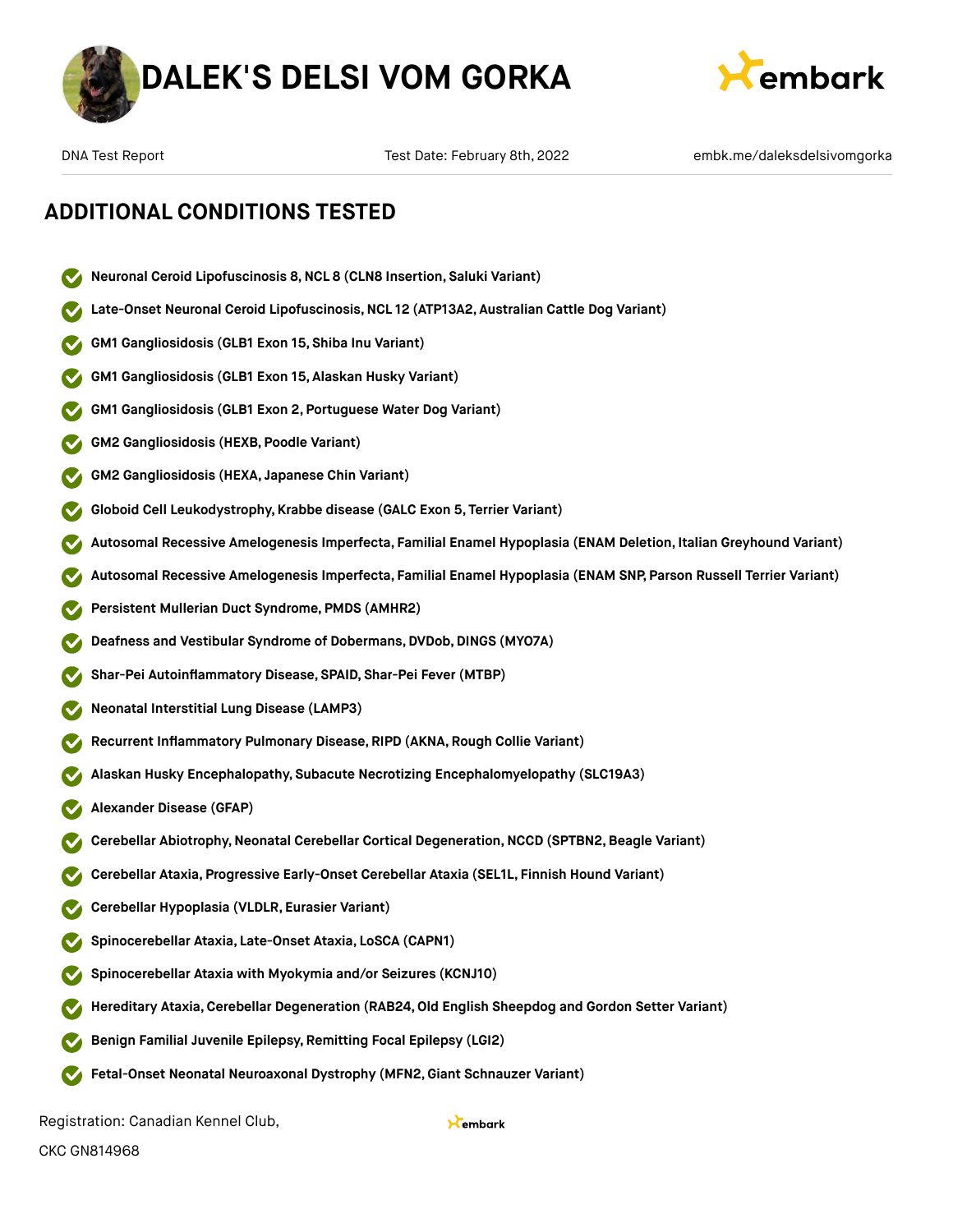



# **ADDITIONAL CONDITIONS TESTED**

- **Hypomyelination and Tremors (FNIP2, Weimaraner Variant)**
- **Shaking Puppy Syndrome, X-linked Generalized Tremor Syndrome (PLP1, English Springer Spaniel Variant)**
- **Neuroaxonal Dystrophy,NAD (TECPR2, Spanish Water Dog Variant)**
- **Neuroaxonal Dystrophy,NAD (VPS11, Rottweiler Variant)**
- **L-2-Hydroxyglutaricaciduria, L2HGA (L2HGDH, Staffordshire Bull Terrier Variant)**
- **Neonatal Encephalopathy with Seizures, NEWS (ATF2)**
- **Alaskan Malamute Polyneuropathy, AMPN (NDRG1 SNP)**
- **Narcolepsy (HCRTR2 Intron 4,Doberman Pinscher Variant)**
- **Narcolepsy (HCRTR2 Intron 6, Labrador Retriever Variant)**
- **Narcolepsy (HCRTR2 Exon 1,Dachshund Variant)**
- **Progressive Neuronal Abiotrophy,Canine Multiple System Degeneration,CMSD (SERAC1 Exon 15, Kerry Blue Terrier Variant)**
- **Progressive Neuronal Abiotrophy,Canine Multiple System Degeneration,CMSD (SERAC1 Exon 4, Chinese Crested Variant)**
- **Juvenile Laryngeal Paralysis and Polyneuropathy, Polyneuropathy with Ocular Abnormalities and Neuronal Vacuolation, POANV (RAB3GAP1, Rottweiler Variant)**

Kembark

- **Hereditary Sensory Autonomic Neuropathy, Acral Mutilation Syndrome, AMS (GDNF-AS, Spaniel and Pointer Variant)**
- **Sensory Neuropathy (FAM134B,Border Collie Variant)**
- **Juvenile-Onset Polyneuropathy, Leonberger Polyneuropathy 1, LPN1 (LPN1, ARHGEF10)**
- **Juvenile Myoclonic Epilepsy (DIRAS1)**
- **Juvenile-Onset Polyneuropathy, Leonberger Polyneuropathy 2, LPN2 (GJA9)**
- **Spongy Degeneration with Cerebellar Ataxia 1, SDCA1, SeSAME/EAST Syndrome (KCNJ10)**
- **Spongy Degeneration with Cerebellar Ataxia 2, SDCA2 (ATP1B2)**
- **Dilated Cardiomyopathy, DCM1 (PDK4, Doberman Pinscher Variant 1)**
- **Dilated Cardiomyopathy, DCM2 (TTN, Doberman Pinscher Variant 2)**
- **Long QT Syndrome (KCNQ1)**
- **Cardiomyopathy and Juvenile Mortality (YARS2)**
- **Muscular Dystrophy (DMD,Cavalier King Charles Spaniel Variant 1)**  $\bullet$
- Registration: Canadian Kennel Club,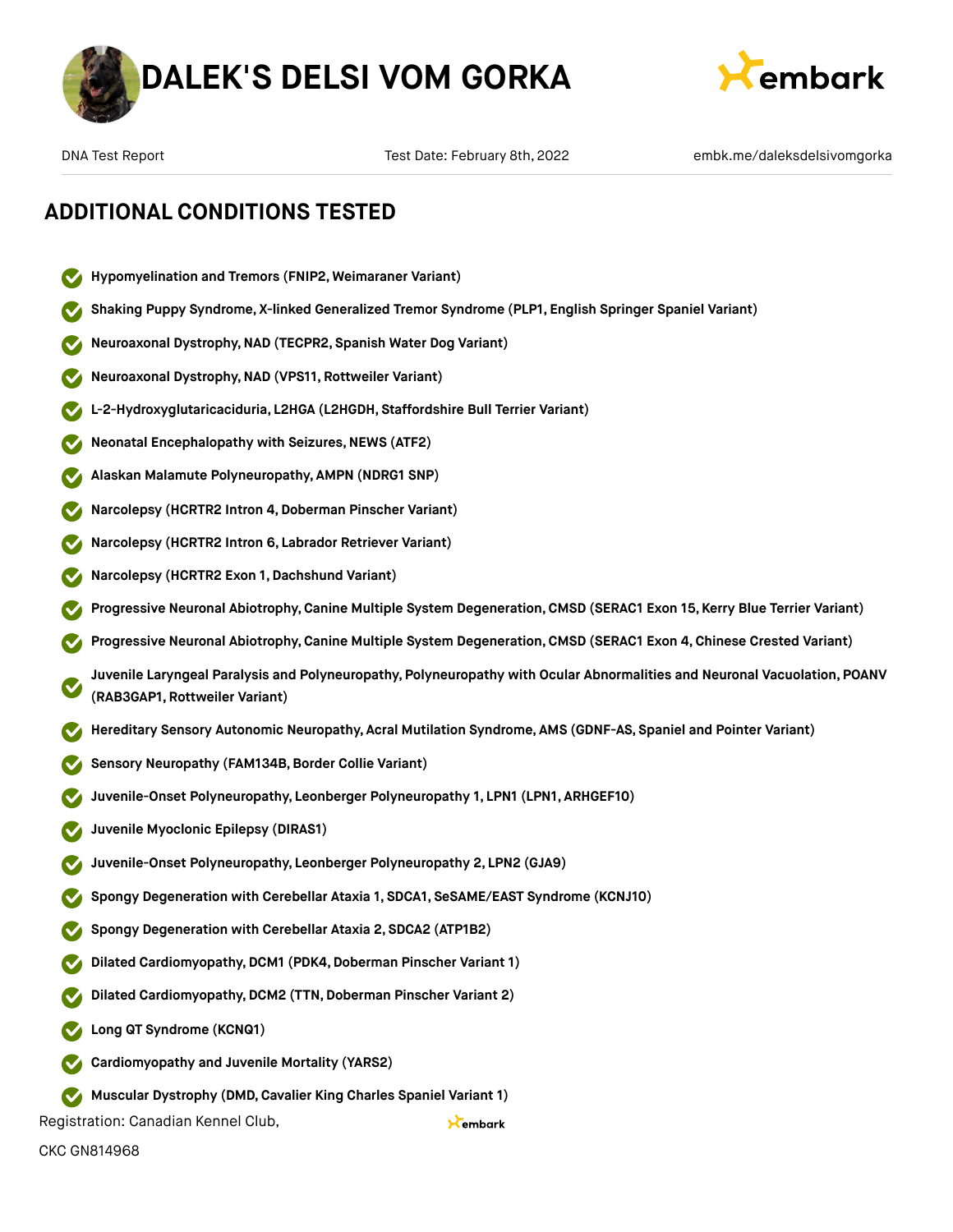



# **ADDITIONAL CONDITIONS TESTED**

- **Muscular Dystrophy (DMD,Golden Retriever Variant)**
- **Limb** Girdle Muscular Dystrophy (SGCD, Boston Terrier Variant)
- **Ullrich-like Congenital Muscular Dystrophy (COL6A3 Exon 10, Labrador Retriever Variant)**
- **Centronuclear Myopathy,CNM (PTPLA)**
- **Exercise-Induced Collapse, EIC (DNM1)**
- **Inherited Myopathy of Great Danes (BIN1)**
- **Myostatin Deficiency,Bully Whippet Syndrome (MSTN)**
- **Myotonia Congenita (CLCN1 Exon 7, Miniature Schnauzer Variant)**
- **Myotonia Congenita (CLCN1 Exon 23, Australian Cattle Dog Variant)**
- **Nemaline Myopathy (NEB, American Bulldog Variant)**
- **Myotubular Myopathy 1, X-linked Myotubular Myopathy, XL-MTM (MTM1, Labrador Retriever Variant)**
- **Inflammatory Myopathy (SLC25A12)**
- **Hypocatalasia, Acatalasemia (CAT)**
- **Pyruvate Dehydrogenase Deficiency (PDP1, Spaniel Variant)**
- **Malignant Hyperthermia (RYR1)**
- **Imerslund-Grasbeck Syndrome, Selective Cobalamin Malabsorption (CUBN Exon 53,Border Collie Variant)**
- **Imerslund-Grasbeck Syndrome, Selective Cobalamin Malabsorption (CUBN Exon 8,Beagle Variant)**
- **Inherited Selected Cobalamin Malabsorption with Proteinuria (CUBN, Komondor Variant)**
- **Lundehund Syndrome (LEPREL1)**
- **Congenital Myasthenic Syndrome,CMS (CHAT,Old Danish Pointing Dog Variant)**
- **Congenital Myasthenic Syndrome,CMS (COLQ, Labrador Retriever Variant)**
- **Congenital Myasthenic Syndrome,CMS (CHRNE, Jack Russell Terrier Variant)**
- **Congenital Myasthenic Syndrome,CMS (COLQ, Golden Retriever Variant)**
- **Myasthenia Gravis-Like Syndrome (CHRNE,Heideterrier Variant)**
- **Episodic Falling Syndrome (BCAN)**

Registration: Canadian Kennel Club,

CKC GN814968

#### Kembark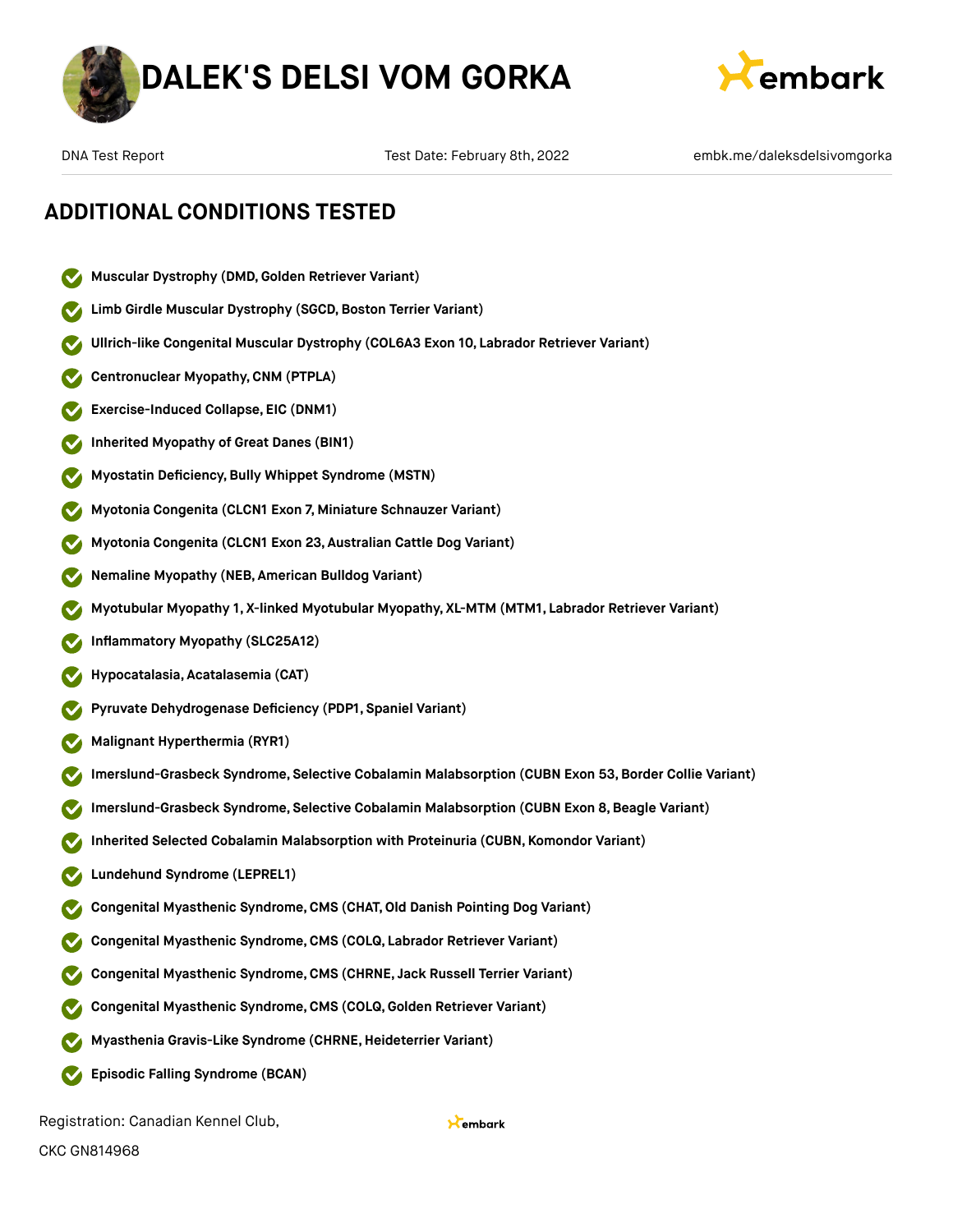



- **Paroxysmal Dyskinesia, PxD (PIGN)**
- **Demyelinating Polyneuropathy (SBF2/MTRM13)**
- **Laryngeal Paralysis (RAPGEF6, Miniature Bull Terrier Variant)**
- **Dystrophic Epidermolysis Bullosa (COL7A1,Golden Retriever Variant)**
- **Dystrophic Epidermolysis Bullosa (COL7A1,Central Asian Shepherd Dog Variant)**
- **Ectodermal Dysplasia, Skin Fragility Syndrome (PKP1, Chesapeake Bay Retriever Variant)**
- **Ichthyosis, Epidermolytic Hyperkeratosis (KRT10, Terrier Variant)**
- **Ichthyosis, ICH1 (PNPLA1,Golden Retriever Variant)**
- **Ichthyosis (SLC27A4,Great Dane Variant)**
- **Ichthyosis (NIPAL4, American Bulldog Variant)**
- **Focal Non-Epidermolytic Palmoplantar Keratoderma, Pachyonychia Congenita (KRT16, Dogue de Bordeaux Variant)**
- **Hereditary Footpad Hyperkeratosis (FAM83G, Terrier and Kromfohrlander Variant)**
- **Hereditary Footpad Hyperkeratosis (DSG1, Rottweiler Variant)**
- **Hereditary Nasal Parakeratosis,HNPK (SUV39H2)**
- **Musladin-Lueke Syndrome, MLS (ADAMTSL2)**
- **Oculocutaneous Albinism,OCA (SLC45A2, Pekingese Variant)**
- **Bald Thigh Syndrome (IGFBP5)**
- **Lethal Acrodermatitis, LAD (MKLN1)**
- **Ehlers Danlos (ADAMTS2, Doberman Pinscher Variant)**
- **Cleft Lip and/or Cleft Palate (ADAMTS20,Nova Scotia Duck Tolling Retriever Variant)**
- **Hereditary Vitamin D-Resistant Rickets (VDR)**
- **Oculoskeletal Dysplasia 2,Dwarfism-Retinal Dysplasia 2, drd2,OSD2 (COL9A2, Samoyed Variant)**
- **Osteogenesis Imperfecta,Brittle Bone Disease (COL1A2,Beagle Variant)**
- **Osteogenesis Imperfecta,Brittle Bone Disease (SERPINH1, Dachshund Variant)**
- **Osteogenesis Imperfecta,Brittle Bone Disease (COL1A1,Golden Retriever Variant)**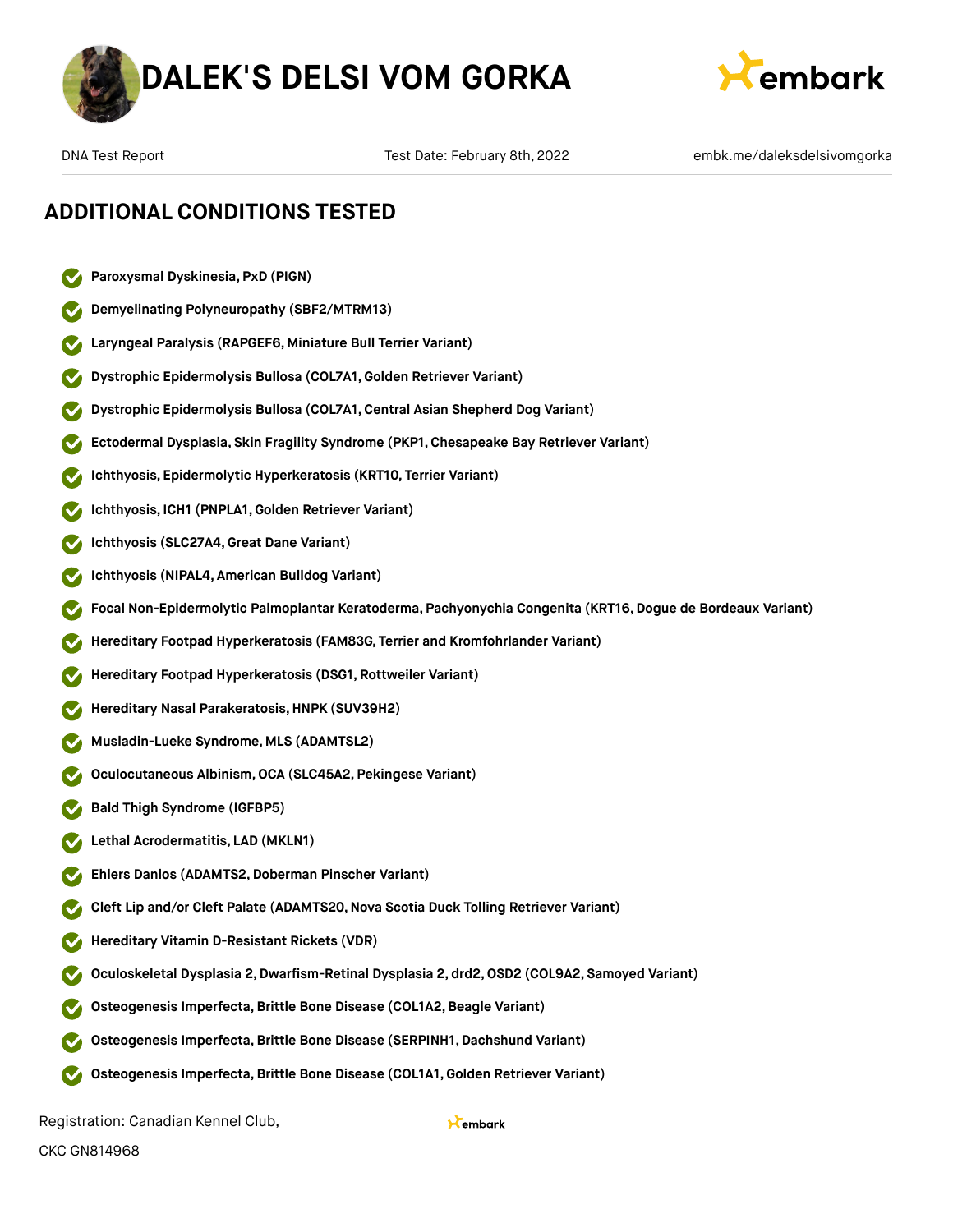



- **Osteochondrodysplasia, Skeletal Dwarfism (SLC13A1, Poodle Variant)**  $\blacktriangledown$
- **Skeletal Dysplasia 2, SD2 (COL11A2, Labrador Retriever Variant)**
- **Craniomandibular Osteopathy,CMO (SLC37A2)**  $\blacktriangledown$
- **Raine Syndrome,Canine Dental Hypomineralization Syndrome (FAM20C)**  $\blacktriangledown$
- **Chondrodystrophy and Intervertebral Disc Disease,CDDY/IVDD, Type I IVDD (FGF4 retrogene CFA12)**  $\blacktriangledown$
- **Chondrodystrophy (ITGA10,Norwegian Elkhound and Karelian Bear Dog Variant)**  $\blacktriangledown$
- **Mucopolysaccharidosis IIIB, Sanfilippo Syndrome Type B, MPS IIIB (NAGLU, Schipperke Variant)**  $\checkmark$